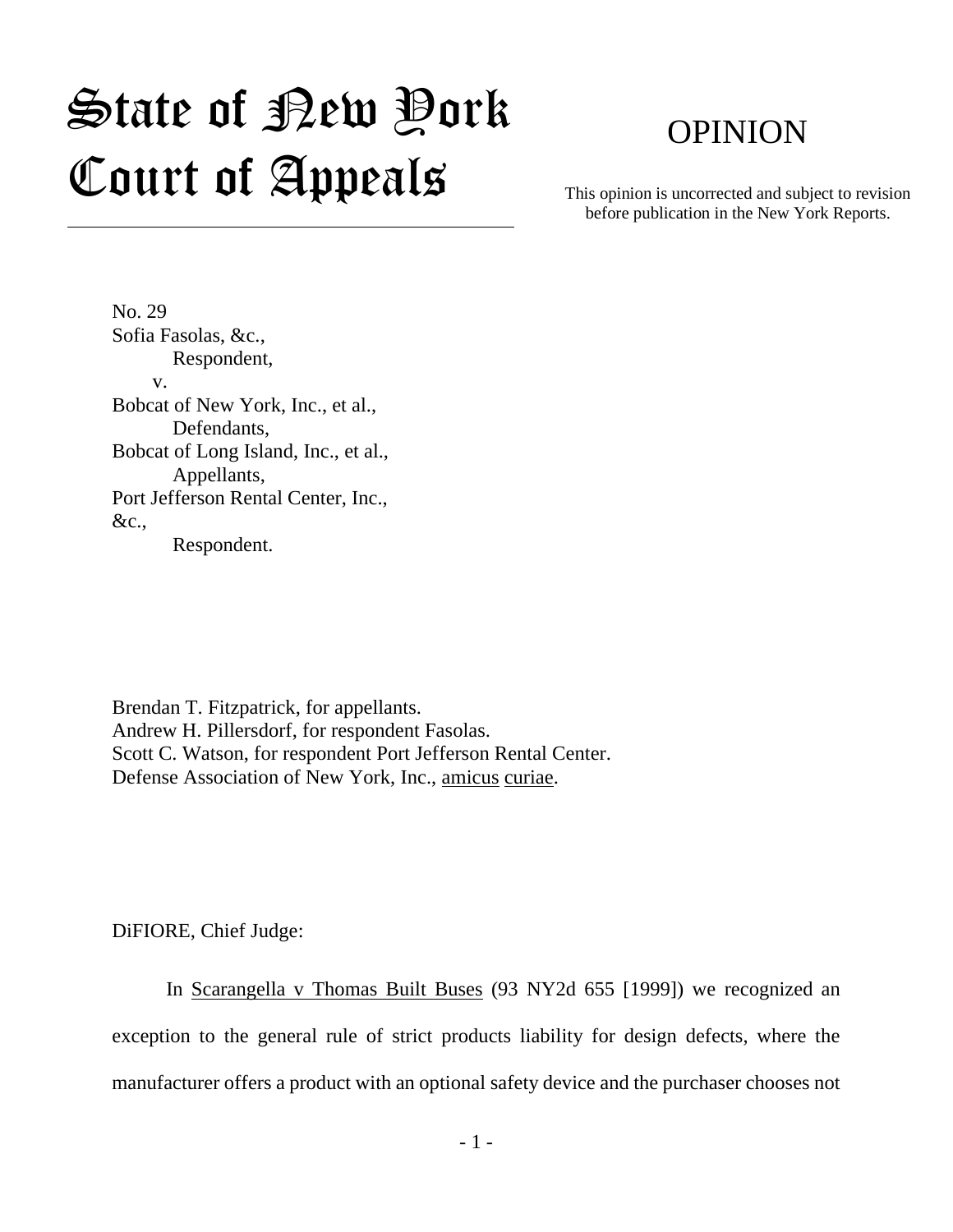to obtain it. In this case, we must examine whether the exception is categorically unavailable when the allegedly defective product came into the injured end user's hands through the rental market, rather than by a purchase transaction. We conclude that no such "rental market" exclusion from Scarangella is appropriate, and that jury instructions incorporating the rental market theory espoused by plaintiff's expert were misleading and incompatible with governing precedent. Accordingly, we reverse the Appellate Division order and remit for a new trial as to the manufacturer's liability.

Elias Fasolas was killed while operating a Bobcat S-175 "skid-steer" loader (the loader) with a bucket attachment when a small tree entered the open operator cab, crushing him. Fasolas obtained the loader from defendant Port Jefferson Rental Center, Inc. d/b/a Taylor Rental Center (Taylor), a retail rental center, pursuant to a two-day rental contract. Defendant Bobcat Company manufactured the loader and defendant Bobcat of Long Island, Inc., a distributor (collectively, Bobcat),<sup>1</sup> sold it to Taylor in November 2006, along with three others at a price of approximately \$22,000 each. Taylor had similarly purchased twenty S-175 loaders with bucket attachments from Bobcat during the preceding decade, which were rented to a diverse clientele including schools, fire departments, churches, local businesses, contractors and homeowners. Plaintiff Fasolas' estate brought strict products liability claims against Bobcat and Taylor on defective design and failure to warn theories, among others.

<sup>&</sup>lt;sup>1</sup> Bobcat of Long Island, Inc. is a  $d/b/a$  of Bobcat of New York, Inc., which is named in the caption along with Bobcat of London, which is not mentioned in any allegations in the complaint. Only Bobcat Company and Bobcat of Long Island, Inc. appear in this Court.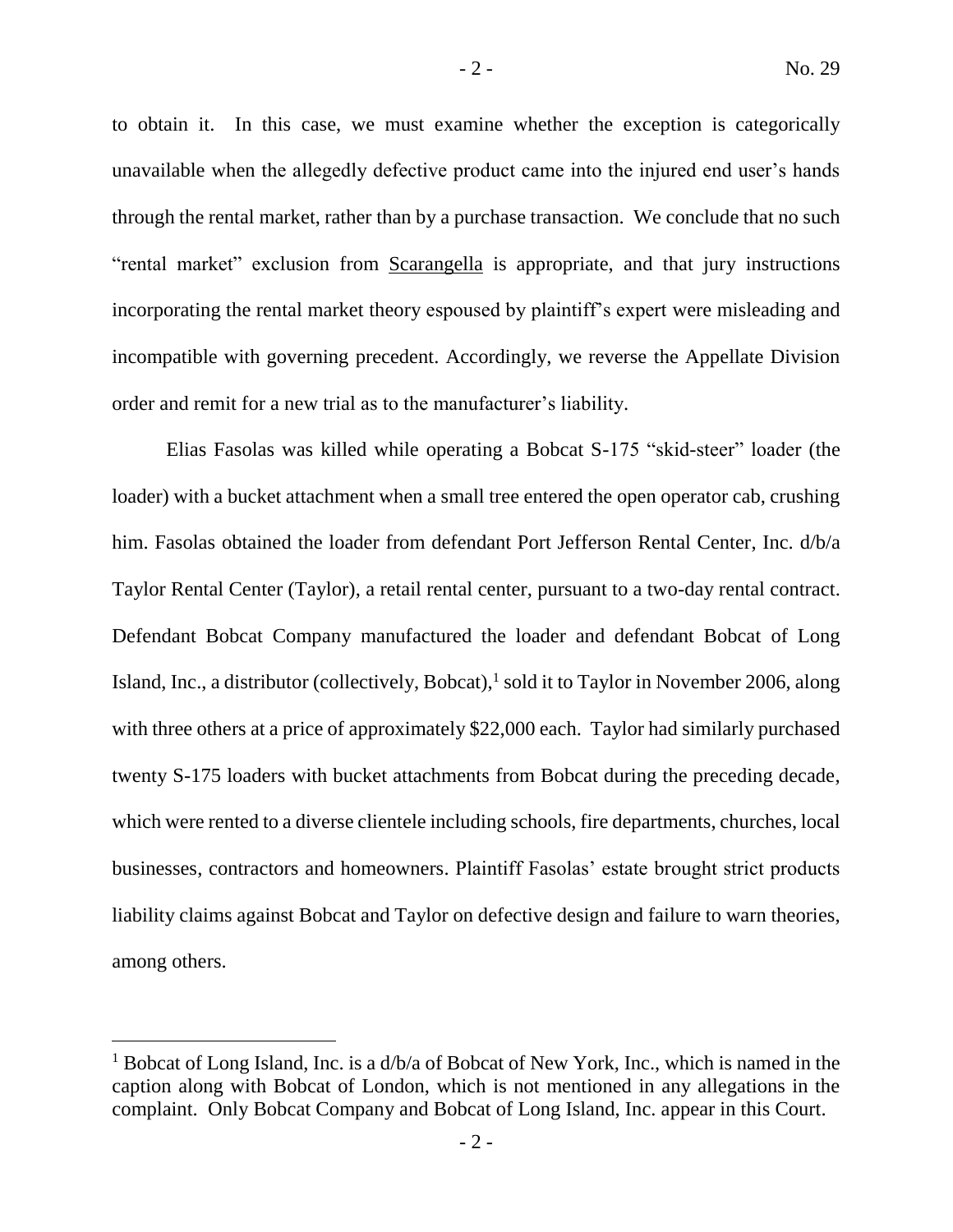The Bobcat S-175 loader is a ride-on machine that can be used for multiple light construction functions. It consists of a motorized base with wheels and hydraulic arms that can be raised and lowered. The loader can be used for different functions when connected to different attachments. It has an open front operator cab and includes rollover protection and fall protection systems as standard safety features. According to the manufacturer, the cab is open for easy use, convenient entry and exit and to promote operator visibility.

The loader can accommodate up to 150 different attachments, which are purchased separately. Each attachment performs a different function, enabling the machine to be customized for use for a variety of distinct tasks. The bucket attachment, which is available with or without teeth, is intended to be used to level soil and pick up or transport dirt, broken branches and other loose debris. A bucket with teeth, the attachment on the loader rented by Fasolas, is also able to dig up and loosen hard-packed earth. Some attachments – such as the "brush saw" and "jackhammer" – come with a "special applications kit" as a standard feature due to the potential for flying debris to enter the cab during the types of operation calling for those attachments. The special applications kit consists of a top, rear windows and front door made of a half-inch-thick plexiglass called "Lexan" ("the door kit") and can be attached to the loader to enclose the cab and thus restrict airborne material from entering that area.

Although it came standard with some attachments, the door kit could also be purchased as an optional component at an approximate cost of \$800 to \$1000 and used when the loader was equipped with the bucket attachment. However, Bobcat did not recommend the door kit for use with a bucket attachment like the one rented to Fasolas,

- 3 -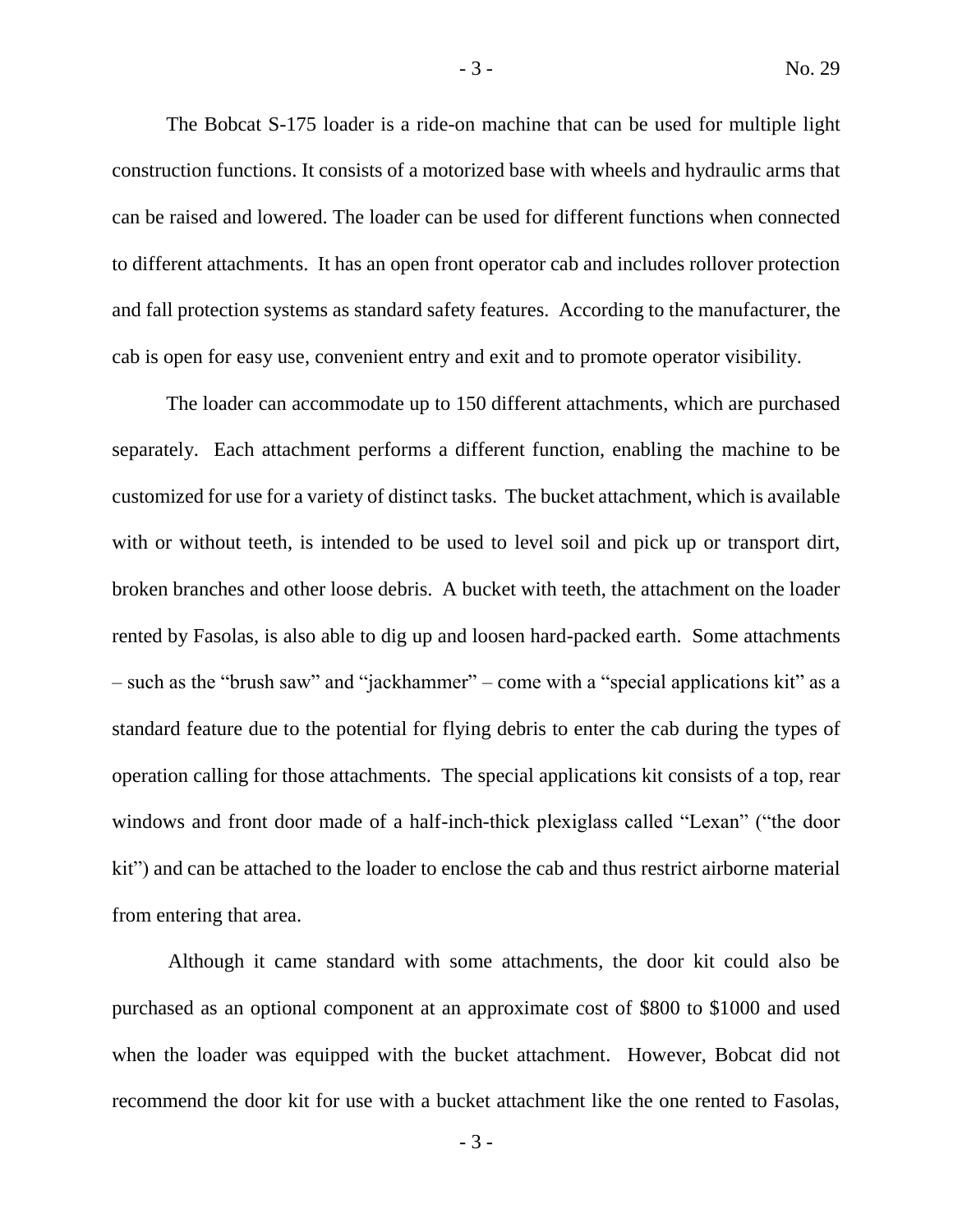since debris would not be expected to fly into the cab if the bucket was used as intended – to dig or move soil and other loose debris. According to Bobcat, the loader with bucket attachment was not intended to be used to knock down rooted trees, as other attachments were available for that function.

The precise circumstances surrounding Fasolas' rental and use of the loader remain unclear. However, Taylor employees testified that it was standard practice to carefully question each prospective renter of a loader about the intended use of the product, explaining that they would refuse to rent the loader with bucket attachment for inappropriate tasks, such as removing tree stumps. According to the investigating detective, the 9-foot-tall tree that killed Fasolas was still rooted in the ground and apparently slid past the loader's bucket attachment, entering the open cab. Post-accident photographs admitted at trial show the loader that Fasolas was operating at rest in an area comprised of brush and small trees.

As relevant here, plaintiff alleged that the loader was defectively designed because it did not incorporate the optional door kit.<sup>2</sup> At trial, plaintiff's expert testified that the failure to include the door kit as a standard feature for any S-175 loader with bucket

 $\overline{a}$ 

- 4 -

<sup>2</sup> Plaintiff also raised a defective warning claim, alleging that Bobcat and Taylor failed to properly advise and train Fasolas on the availability of the door kit and the proper use of the loader. However, because the jury credited the failure to warn theory only as against Taylor (who is not an appellant in this Court), that claim is not at issue in this appeal brought by the Bobcat defendants. Indeed, Taylor appeared in this Court as a party respondent and joined plaintiff in defending the judgment, arguing that the Scarangella exception is inapplicable and that the jury charge was correct. Thus, Taylor's liability to plaintiff (under any theory) is both settled given the finality of the judgment as against it and beyond the scope of this appeal.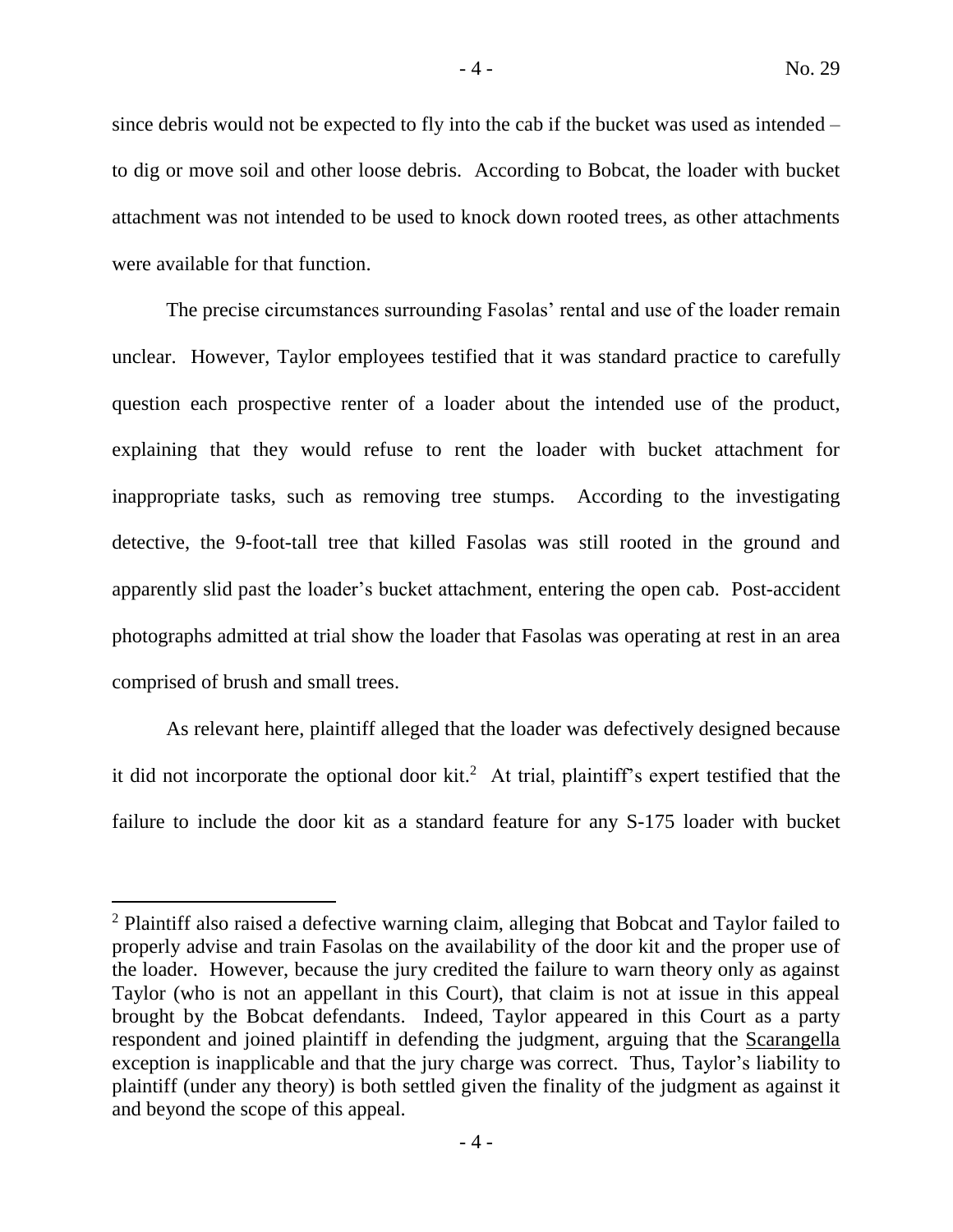attachment destined for the rental market was a "design defect" and that the Lexan door could have saved Fasolas' life by deflecting the tree from entering the cab. He conceded that the loader as configured without the door kit was not defective for all uses. His theory was that the defect was present when the product was placed in the "rental market" because, in his view, this created the potential for an untrained end-user to use the product in a manner for which the optional door kit would be recommended. Thus, the expert further opined that every piece of equipment going to the "rental market" needed "all of the safety devices available." The expert did not offer a basis for the implicit conclusion that a purchaser of the product would necessarily have more training or experience than a renter or would be better able to do without optional safety devices. Moreover, the expert admitted that the loader and the cab's opening complied with all industry standards for skid-steer loaders and represented industry "best practice"; he conceded that no industry writing, standard or expert supported his opinion that a loader sold to a rental company required a door kit as a standard feature.

Bobcat's position at trial was that the S-175 loader with bucket attachment was not defective without the door kit when used for its intended purpose – to move soil. Bobcat contended that Taylor had been made aware of the availability of the door kit through a variety of means, including handbooks and safety manuals accompanying the machines, and conversations between employees of Bobcat's distributors and Taylor's employees. Bobcat's employees testified that, upon delivery of each loader to Taylor, each item on a general checklist was checked off (ostensibly indicating it had been discussed), including the availability of the optional door kit. Bobcat's theory was that Fasolas misused the

- 5 -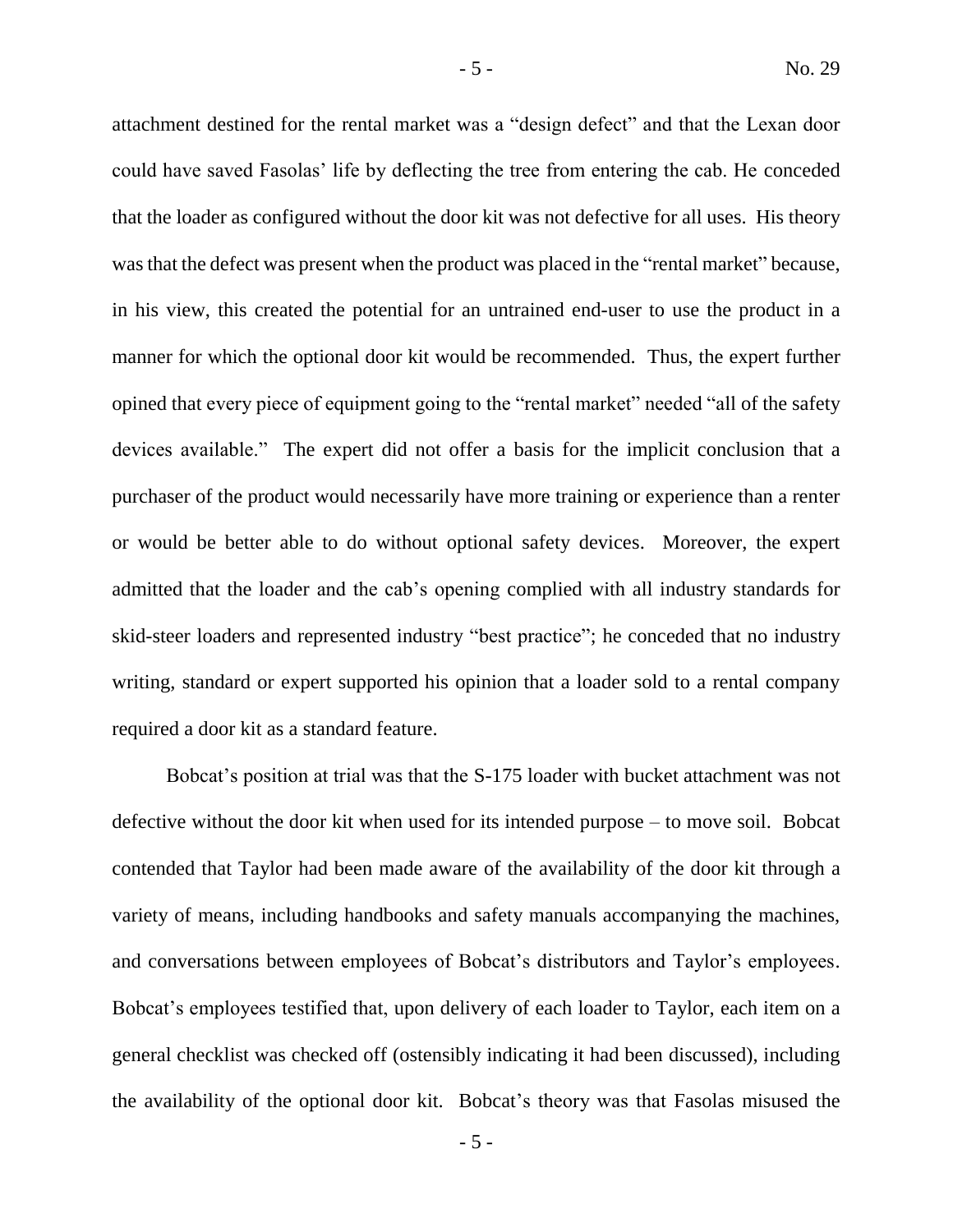product by attempting to plow over or dig up trees, which was not a proper use of the loader with bucket attachment. The manufacturer's employees explained that different attachments for the loader are available for leveling trees and include the door kit as a standard feature to prevent airborne material from entering the cab.

At the close of plaintiff's case, the Bobcat defendants moved pursuant to CPLR 4401 for judgment as a matter of law dismissing the complaint against them, contending, among other things, that they could not be liable for failing to make the door kit a standard feature and should be relieved from strict liability under Scarangella. Tracking the 3-pronged Scarangella test, Bobcat argued that (1) Taylor, the purchaser, was thoroughly knowledgeable about the loader with the bucket attachment and actually aware that the door kit was available; (2) under normal circumstances of use the loader with bucket attachment was not unreasonably dangerous without the optional door kit; and (3) Taylor was in a superior position than Bobcat to balance the benefits and risks of not purchasing the optional safety kit for the product's contemplated use by its clientele, including Fasolas.

The trial court reserved decision on the motion and denied Bobcat's request that the jury be instructed to consider whether Bobcat satisfied the Scarangella test. In its strict product liability charge, over Bobcat's objection, the court departed from the pattern jury instructions (PJI 2:120), fashioning a new charge advising the jury that it could find that the loader was "defective if it's not reasonably safe, and in this case we mean reasonably safe to be put in the rental market (emphasis added)." The jury was also instructed to consider whether the loader was defective because it did not "include a protective front door . . . for the purposes of being rented (emphasis added)." Additional modifications,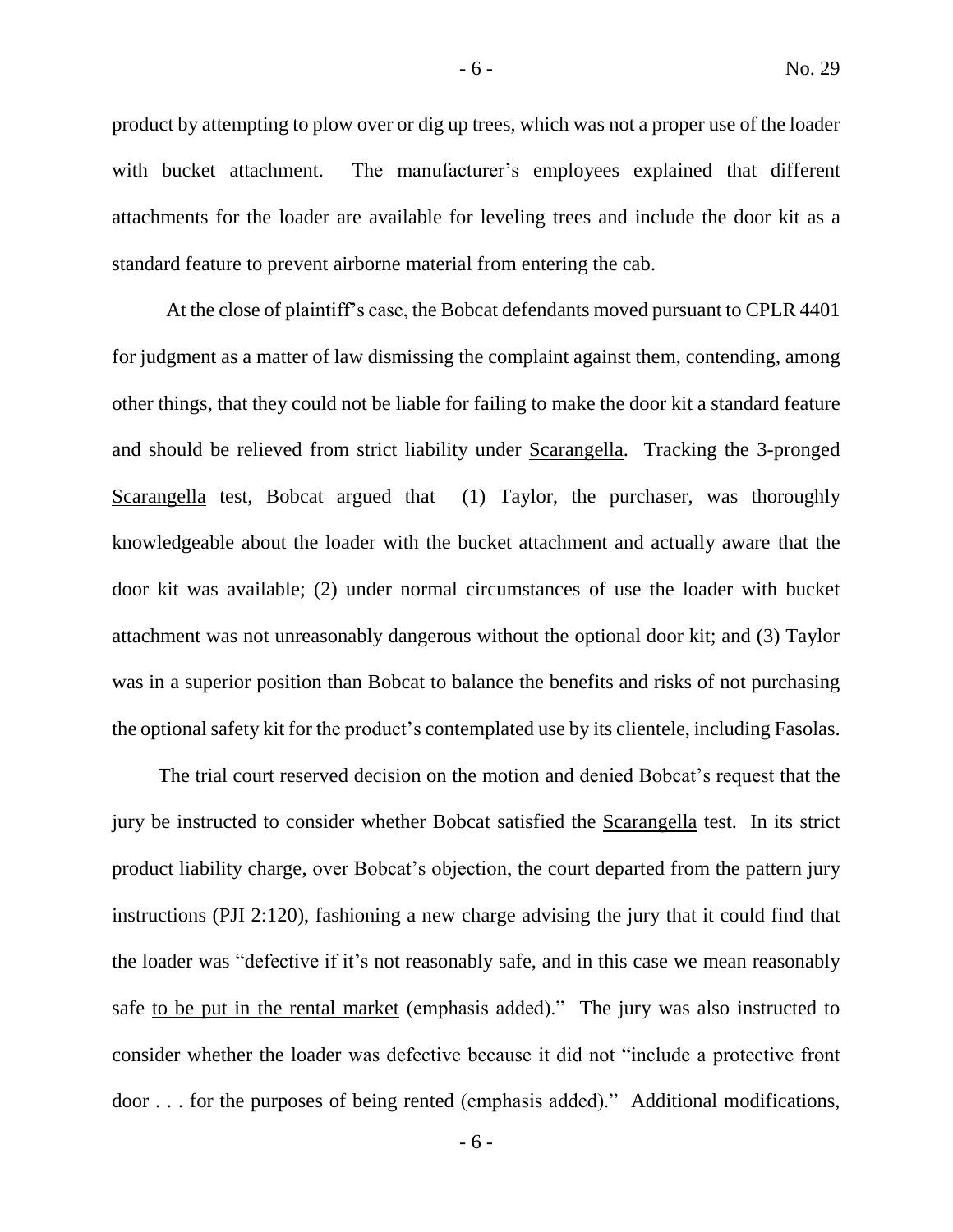similarly incorporating the rental market theory propounded by plaintiff's expert, permeated the charge.

The jury found that Fasolas was not at fault and rendered a verdict in favor of plaintiff, awarding \$1 million in damages and finding the Bobcat defendants and Taylor liable on the defective design theory. It did not credit the failure to warn theory as against Bobcat but found that Taylor's warnings were defective and that its training of the deceased was inadequate. Twenty-five percent of the fault was apportioned to each Bobcat defendant and fifty percent to Taylor.

The court denied Bobcat's motion to set aside the verdict, rejecting the argument (among others) that the court erred in modifying the product liability charge to reflect the "rental market" theory. The court reasoned there were "two streams of commerce into which the [loader] . . . was released and to which the Bobcat Defendants owed a duty," and it was the "home owner, non-professional occasional renter who deserved protection from such dangers as befell the Plaintiff's decedent herein" (internal quotation marks omitted).

The Appellate Division affirmed, framing the question as "whether the manufacturer and seller of a product that is allegedly defective because of the absence of an optional safety device can invoke the Scarangella exception to liability where the product was sold to a buyer which, in turn, rented the product to the ultimate consumer" (150 AD3d 147, 150 [2d Dept 2017]). The court answered that question in the negative, holding "that the Scarangella exception is not applicable where, as here, the product is sold to a rental company" (id. at 150-151). The court reasoned that Bobcat knew "Taylor would be renting the loader to persons over whom Taylor had no control, and who might lack any experience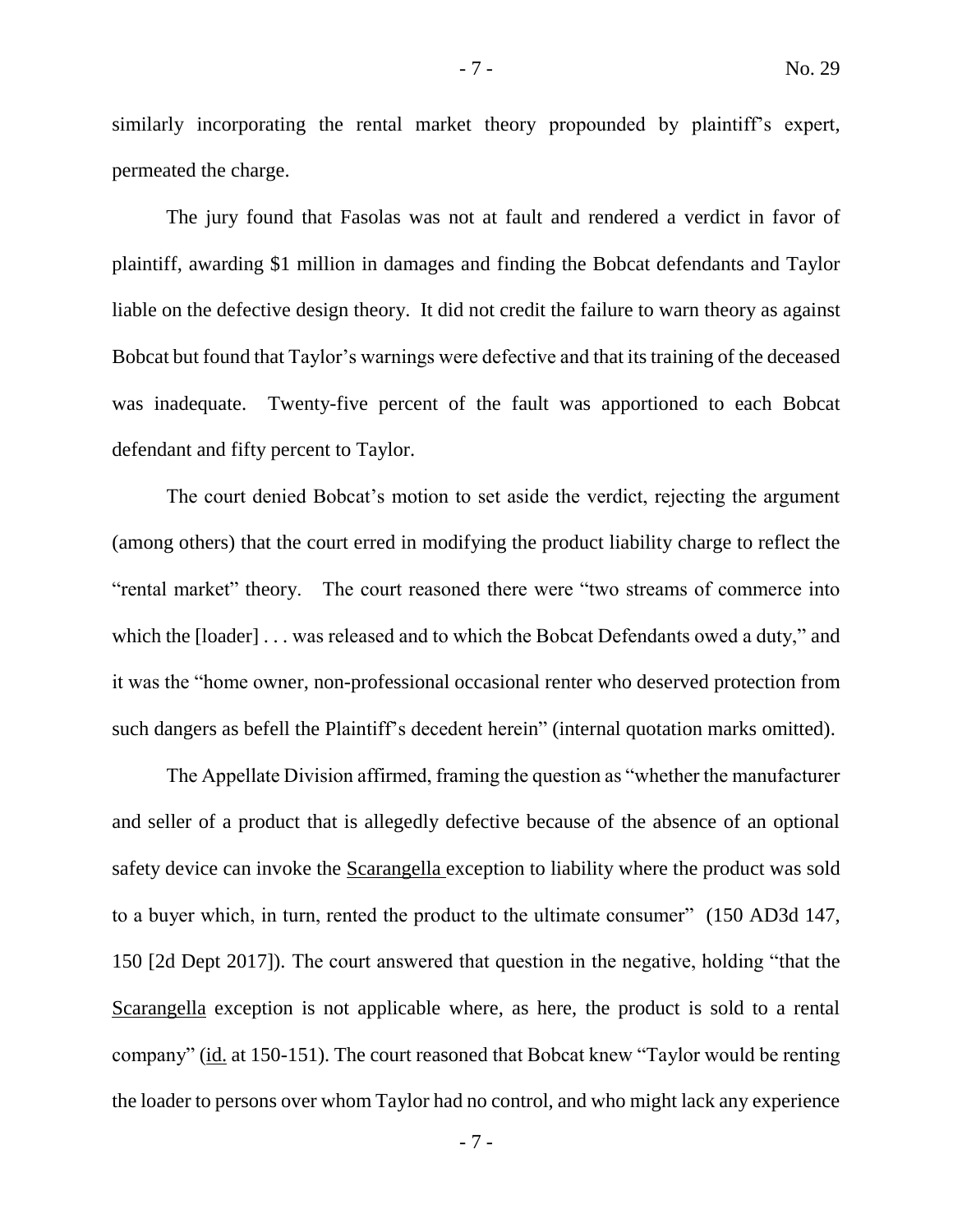operating heavy equipment." The court further speculated that Taylor had little motivation to engage in a reasonable risk-benefit analysis because its agent who purchased the machine "was not at risk of personal harm through use of the loader without the optional safety device" (id. at 156). The court distinguished Taylor's position from that of the buyer in Scarangella, an employer in control of the worksite where its employees would be mainly at risk.

We granted the Bobcat defendants leave to appeal to this Court (31 NY3d 906 [2018]). Because we do not adopt the rental market distinction as a limitation on our holding in Scarangella and conclude that plaintiff's expert's theory was improperly incorporated into the strict products liability instruction charged to the jury, we reverse the Appellate Division order and remit for a new trial as against them on the design defect claim.

Our recognition of the strict product liability cause of action in Codling v Paglia (32 NY2d 330 [1973]) rested on the principle that the manufacturer is in a superior position to know when its product is suitably designed and safely made for its intended purpose. Thus, imposing strict liability on the manufacturers for defects in the products they manufactured "should encourage safety in design and production, and the diffusion of this cost in the purchase price of individual units should be acceptable to the user if" it results in added assurance of protection (id. at 341). Although originally applied to cases involving manufacturing defects, the cause of action evolved to include claims based on defective design (Voss v Black & Decker Mfg. Co*.*, 59 NY2d 102 [1983]) and inadequate warnings (Liriano v Hobart Corp*.*, 92 NY2d 232 [1998]).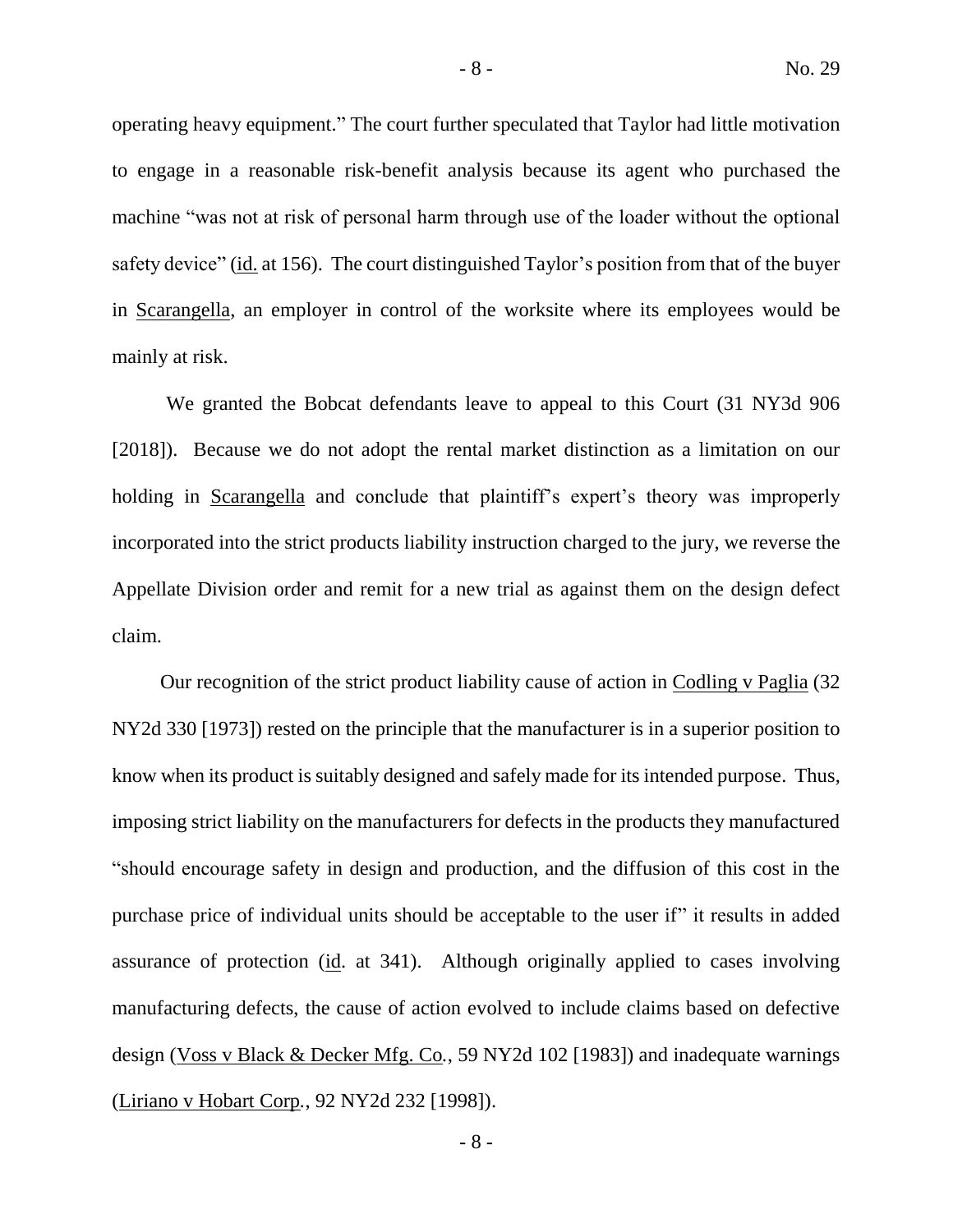"[A] defectively designed product is one which, at the time it leaves the seller's hands, is in a condition not reasonably contemplated by the ultimate consumer and is unreasonably dangerous for its intended use" and "whose utility does not outweigh the danger inherent in its introduction into the stream of commerce" (Voss, 59 NY2d at 107 [internal quotation marks and citation omitted]). In a design defect case, the question for the jury "is whether after weighing the evidence and balancing the product's risks against its utility and cost . . . the product as designed is not reasonably safe" (id. at 109). In Voss, we identified a series of factors that are relevant to the jury's risk-utility analysis, including: (1) the product's utility "to the public as a whole and to the individual user; (2) the nature of the product – that is, the likelihood that it will cause injury; (3) the availability of a safer design; (4) the potential for designing and manufacturing the product so that it is safer but remains functional and reasonably priced; (5) the ability of the plaintiff to have avoided injury by careful use of the product; (6) the degree of awareness of the potential danger of the product which reasonably can be attributed to the plaintiff; and (7) the manufacturer's ability to spread any cost related to improving the safety of the design" (id. [internal citations omitted]; Yun Tung Chow v Reckitt & Colman, Inc., 17 NY3d 29, 34 [2011]). These factors are "rooted in a recognition that there are both risks and benefits associated with many products and . . . instances in which a product's inherent dangers cannot be eliminated without simultaneously compromising or completely nullifying its benefits" (Denny v Ford Motor Co., 87 NY2d 248, 257 [1995]).

In Scarangella (93 NY2d 655), we recognized an exception to the general rule of strict liability for design defects, where the manufacturer offers a product with an optional

- 9 -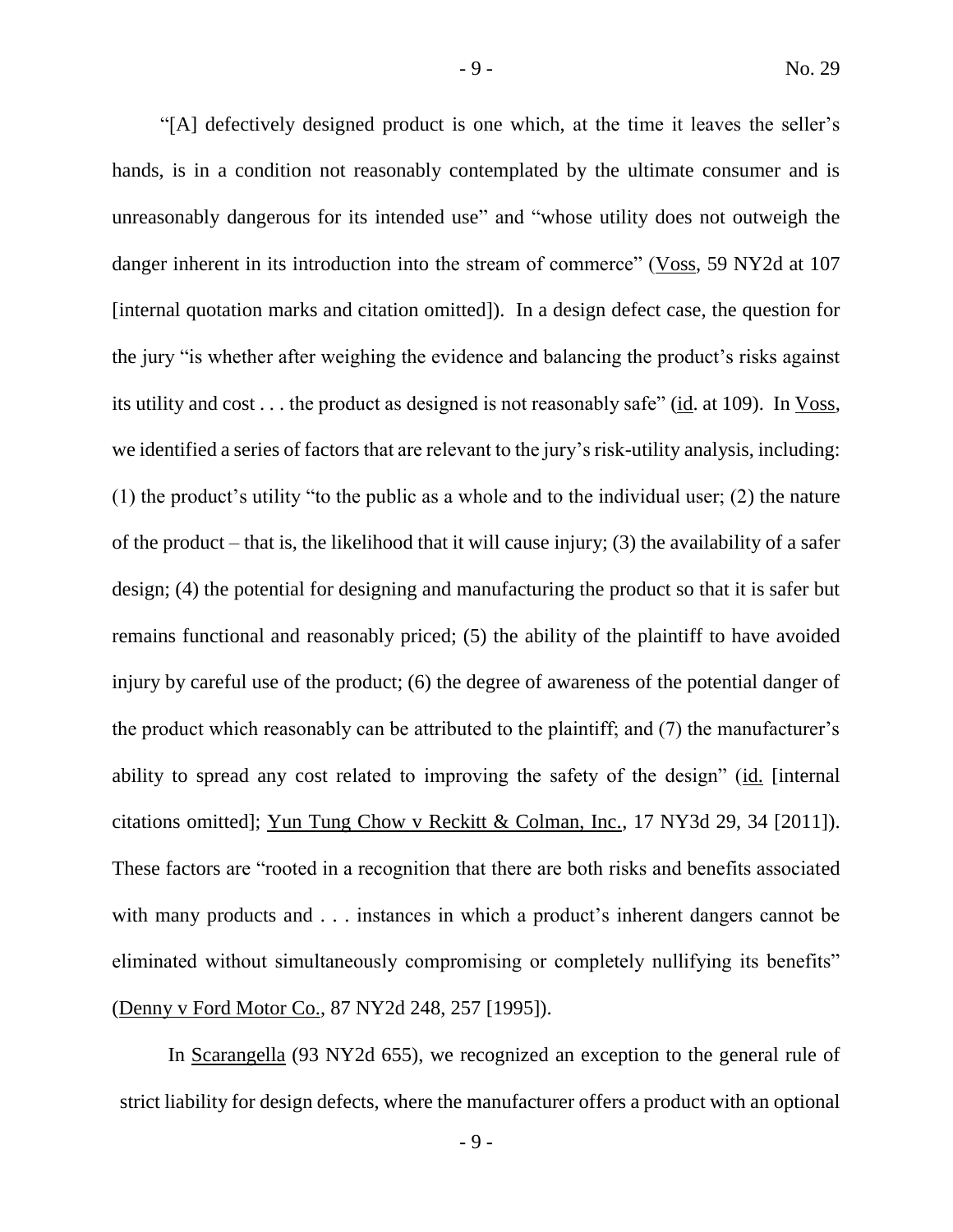safety device that is not a required accessory, the purchaser chooses not to buy it and an injured party claims the product is defective due to the absence of the accessory. There, the plaintiff – a bus driver – was injured when struck by a bus that was being operated in reverse by a co-worker. She brought a defective design claim against the bus manufacturer, claiming the bus should have been equipped with an automatic back-up alarm because a driver always has a substantial blind spot when operating in reverse. The manufacturer offered an optional back-up alarm but plaintiff's employer declined to purchase it because it was noisy and the employer was concerned about receiving complaints from the bus yard's suburban neighbors, instead opting to instruct drivers to sound the horn when reversing.

In determining that the manufacturer should not be liable for the accident, we held that a product is not defective -- and a manufacturer or seller is not strictly liable for a design defect based upon a claim that optional safety equipment should have been a standard feature -- when the following three conditions are met: "(1) the buyer is thoroughly knowledgeable regarding the product and its use and is actually aware that the safety feature is available; (2) there exist normal circumstances of use in which the product is not unreasonably dangerous without the optional equipment; and (3) the buyer is in a position, given the range of uses of the product, to balance the benefits and the risks of not having the safety device in the specifically contemplated circumstances of the buyer's use of the product" (id. at 661 [emphasis in original]). When these elements are present, "the buyer, not the manufacturer, is in the superior position to make the risk-utility assessment, and a well-considered decision by the buyer to dispense with the optional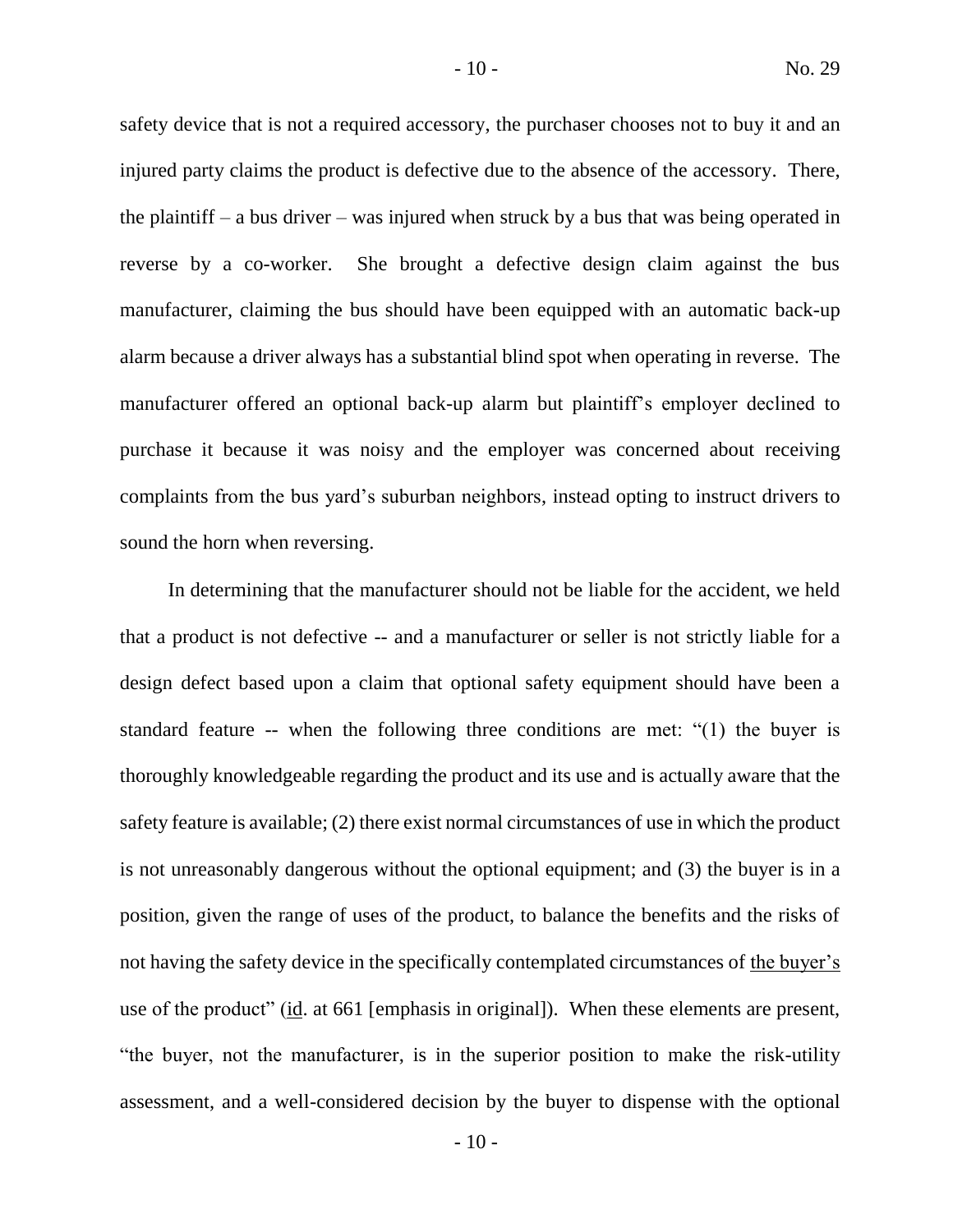safety equipment will excuse the manufacturer from liability" (id.).

There is no claim here that Scarangella was wrongly decided. Rather, the dispute is over whether the exception is categorically unavailable to a manufacturer that sells its product to purchasers known to rent the product to the public. Bobcat asks this Court to reject the holding below that Scarangella has no application where "the product is sold to a rental company" – a conclusion apparently reached by no other court. The trial court denied Bobcat's request for a Scarangella charge and altered the pattern jury instruction based on the rental market theory of plaintiff's expert. The Appellate Division reasoned that Scarangella was not available here because, as a rental agent, Taylor did not retain "control" over the loader's use and thus could not have been in a superior position to engage in the risk-utility analysis required by prong three. We do not agree.

Both courts misinterpreted the third Scarangella factor which requires consideration of the purchaser's ability, in light of the possible uses of the product, to assess the risks and benefits of purchasing the safety device given the circumstances and the contemplated uses of the product at the time of acquisition. For these purposes, the contemplated "use" of the product was not "rental" or "placement in the rental market" – that is merely the process by which the product came into the hands of the end user. The preoccupation with this process deviates from our analysis in Scarangella by shifting the focus away from the purchaser's knowledge of the product and ability to make a reasoned judgment concerning the utility of the safety feature and toward the nature of the marketplace through which the product passed.

- 11 -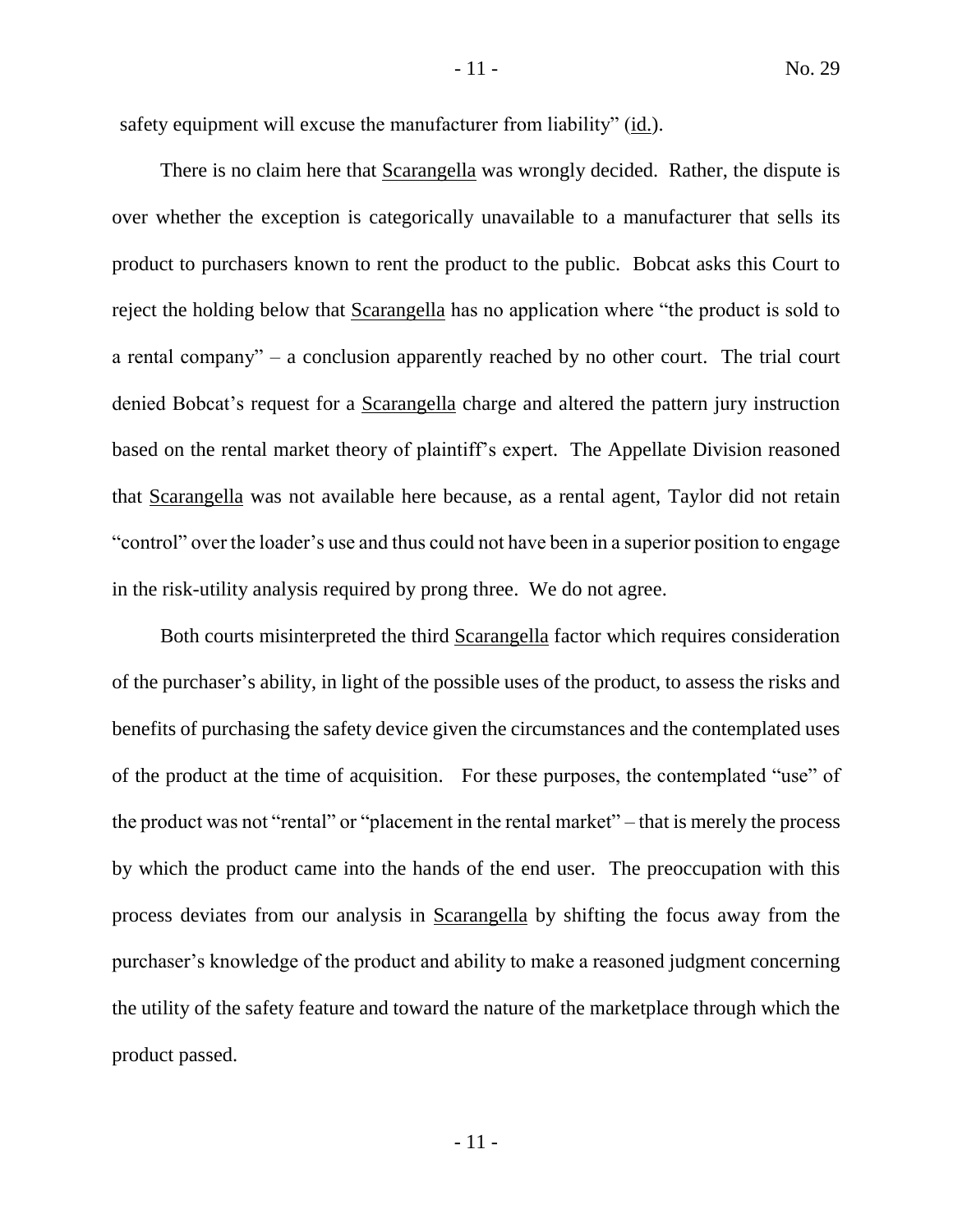Bobcat's theory was that the loader was not unreasonably dangerous without the optional door kit when used for its intended purpose of moving soil and that Taylor knew its own clientele and was in control of who would have access to the loader (i.e., its rental customers) and for what purpose. Thus, it argued that Taylor was in a superior position, given the wide range of uses of the product, to balance the benefits and risks of not purchasing the door kit in the specifically-contemplated circumstances of its clients' intended uses. Taylor's status as a retail rental company does not establish, as a matter of law, that it was not in a position to engage in the balancing analysis contemplated by the third prong of Scarangella. Without question, whether the buyer exercises control over the product's use in its capacity as an employer or otherwise is a consideration that is relevant to a determination of the buyer's relative "position" to engage in the proper balancing inquiry – but it is not dispositive.<sup>3</sup> A lessor may be able to appropriately mitigate risk by carefully controlling to whom it rents its products and for what use. In this case, testimony was presented that Taylor rented its products to businesses, contractors, schools and other community institutions, such as the fire department – entities that may have possessed training and expertise in the use of loaders and other construction equipment.

 $3$  As is evident from the facts in Scarangella, that an employer may control a workplace does not necessarily ensure that a product is being used safely and as contemplated at the time of purchase. In lieu of the back-up alarm, the employer directed bus drivers to sound the horn when backing up but there was no evidence that the driver followed that directive and plaintiff testified that she did not hear a horn. Obviously, in that case the employer did not succeed at managing the risk – yet the manufacturer received the benefit of the exception.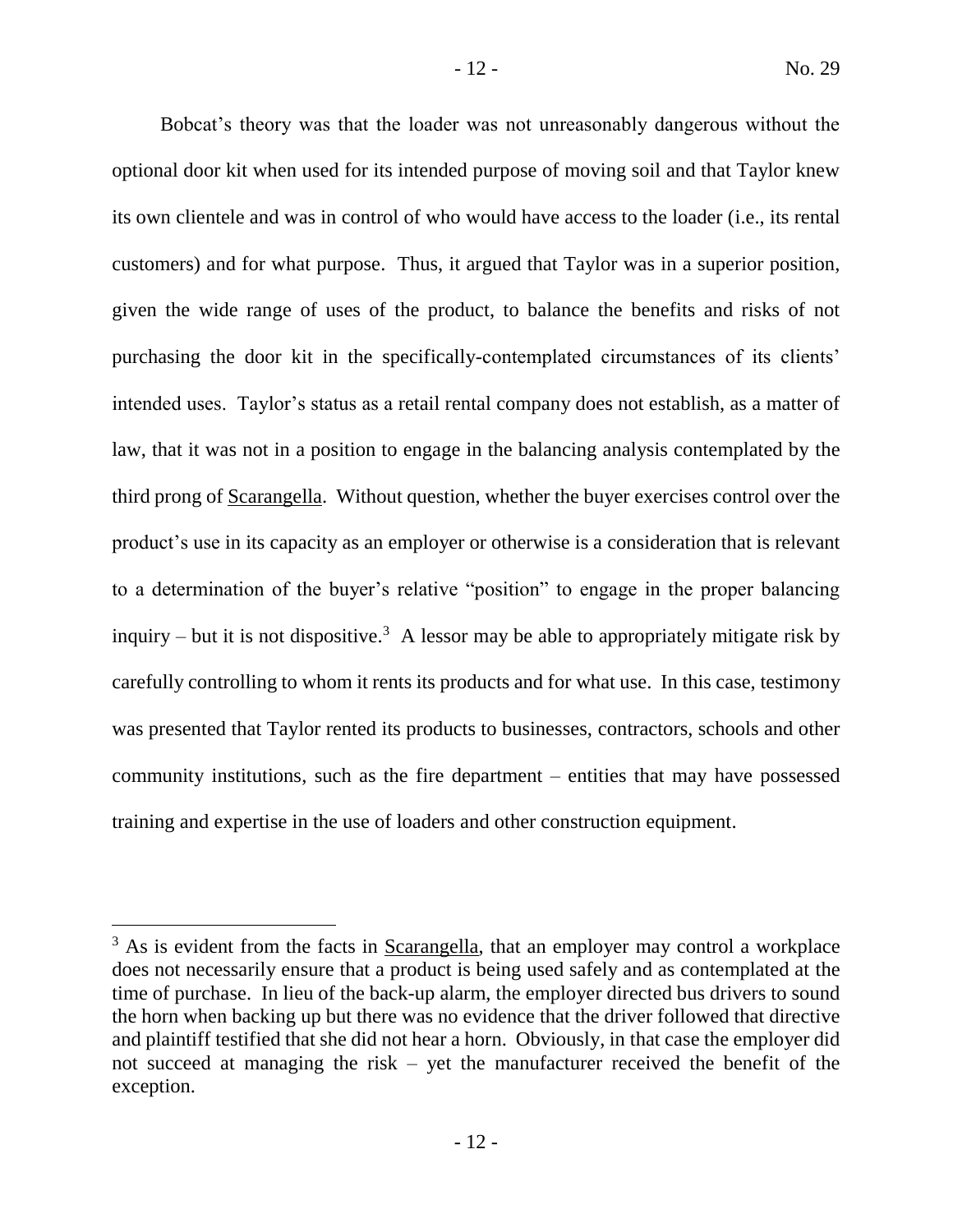We are also unpersuaded that the Scarangella exception was categorically unavailable to Bobcat here because "the person making the purchasing decision on Taylor's behalf was not at risk of personal harm through use of the loader without the optional safety device" (150 AD3d at 156). There is no "risk of personal harm" requirement in Scarangella. It is not unusual for a purchaser to obtain a product contemplating its use by someone else – an employee, co-worker, partner, family member or, as in this case, customer. The fact that the end user may not be the purchaser is also not disqualifying under Scarangella. In fact, in that case the purchasing decision was made -- not by an employee who worked in the bus yard -- but by the president and chief operating officer of the bus company, which owned and operated 190 school buses and had 300 employees.

The Scarangella purchaser undoubtedly took the safety of his employees into account when he made the "considered decision" not to purchase the back-up alarm. We are unwilling to presume, as a matter of law, that a purchaser such as Taylor would not have a comparable interest in the well-being of its retail rental customers. Moreover, unlike the bus company, which was shielded from direct liability for employee injury by the Workers' Compensation Law, Taylor could be – and in fact was – held liable for Fasolas' injuries and, thus, had and retains a pecuniary interest in ensuring the safety of the products rented to its customers. Scarangella's 3-prong test – faithfully applied – already requires assessment of the purchaser's basis of knowledge concerning the scope of the intended uses of the product and its ability to weigh the risks and benefits of available optional safety

- 13 -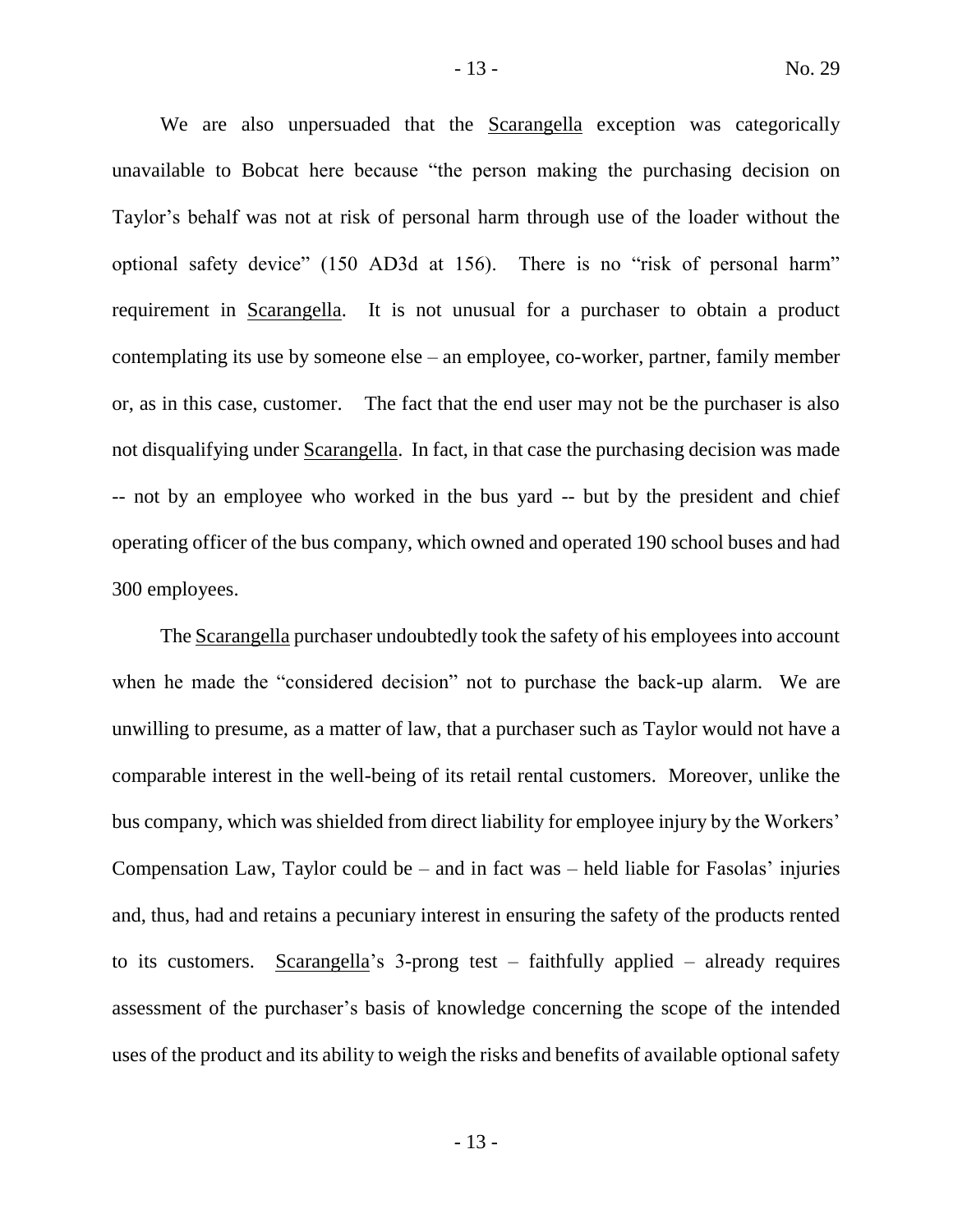devices. There is no need to engraft a "rental market" exemption, nor does our rejection of that approach expand the Scarangella defense.

The misplaced focus on the fact that plaintiff acquired access to the loader through the rental process was not confined to the Scarangella issue. The trial court's product liability charge incorporated the same rental market theory underlying the creation of a blanket exemption from Scarangella and, thus, imparted an improper standard to the jury. Under the pattern jury instructions, which are derived from our governing precedent, the focus of the jury's inquiry as to whether a product is defective is whether "it is not reasonably safe" "for its intended or reasonably foreseeable purpose" (PJI 2:120, citing Voss, supra). A product is "not reasonably safe" if it "is so likely to be harmful to [persons] that a reasonable person who had actual knowledge of its potential for producing injury would conclude that it should not have been marketed in that condition" (id.). In determining whether the product should have been marketed in that condition, the pattern charge instructs the jury to balance "the risks involved in using the product against (1) the product's usefulness and its costs, and (2) the risks, usefulness and costs of the alternative design as compared to the product the defendant did market" (id.). The nature of the market transaction that placed the product in the end-user's hands – whether the product was purchased or rented – is not part of this calculus.

The uncontested trial testimony was that the intended uses of the loader with bucket attachment were to dig or move soil and other loose debris. Bobcat offered evidence that, in this configuration and for this purpose, the loader was safe without the door kit and that the door kit was designed for use with other attachments not purchased by Taylor.

- 14 -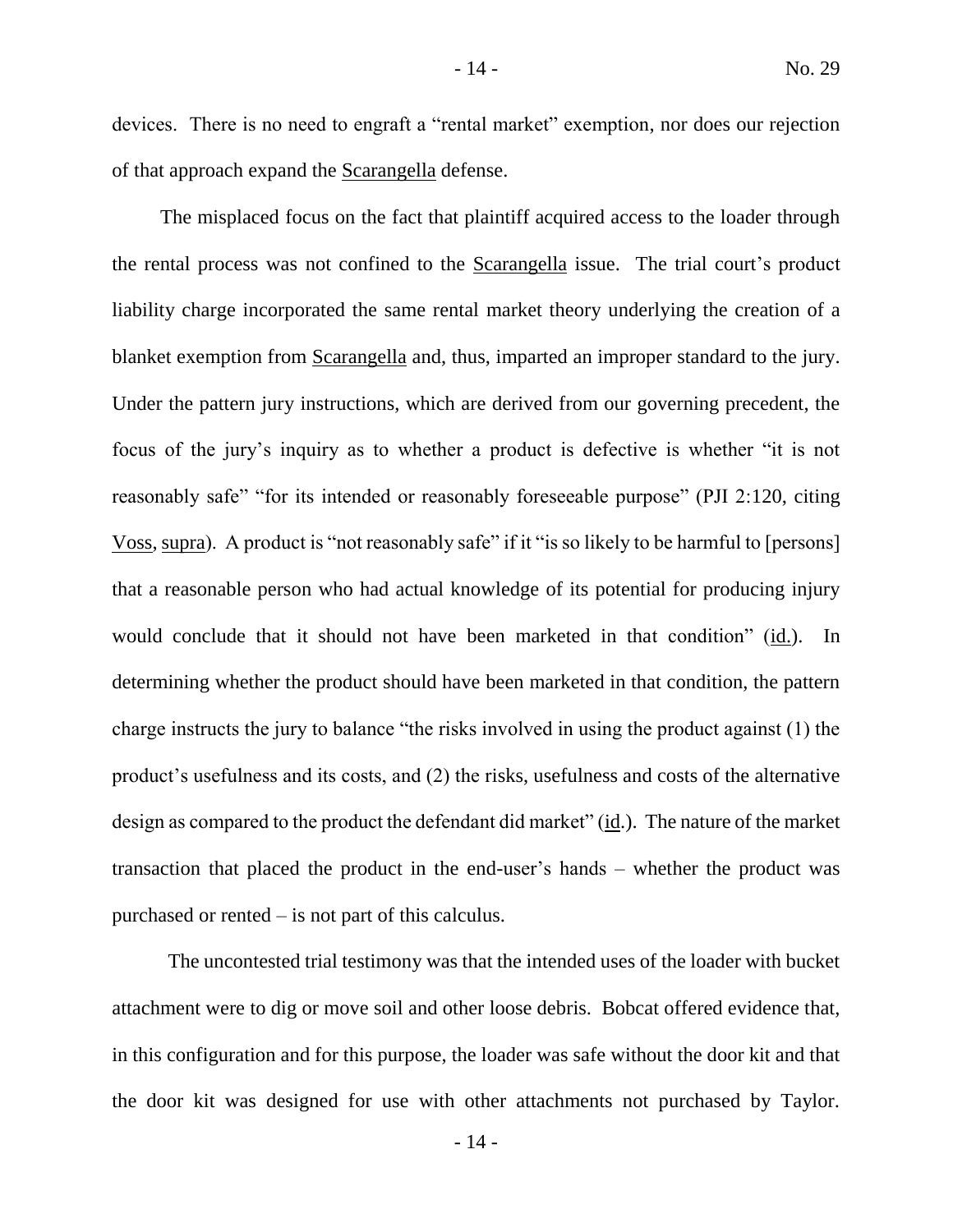However, by charging the jury that it should consider whether the loader was safe without the door kit for use "in the rental market" – rather than safe for its intended and reasonably foreseeable uses – the court put its imprimatur on the expert's rental market theory. Rather than considering Bobcat's evidence that the loader with the bucket attachment was safe for its intended use without the door kit, the jury was led to believe that the manufacturer had some higher, undefined duty when the product came into the end-user's possession in the course of a rental transaction. Indeed, the modified jury charge here improperly suggested that, when placed in the "rental market," the Bobcat loader had to be reasonably safe for "whatever use" a renter might make of it. Thus, the charge impermissibly expanded the universe of circumstances where the jury could have found the Bobcat product to be defective.

Plaintiff's expert conceded that the rental market theory he advanced would effectively require a manufacturer to include every optional safety device as a standard feature for every piece of equipment it knows is destined for the rental market. As a practical matter, this theory would be unworkable with respect to many products, including this one. The undisputed proof at trial indicated that the loader had 150 attachments that served different purposes and included various safety devices, depending on their function. Under the expert's theory, every safety device available for every attachment would need to accompany every loader entering the rental market. This would significantly raise the cost of the product – perhaps making it prohibitively expensive and, thus, essentially inaccessible to the occasional user that had neither the means nor the desire to purchase a loader. Because the court's jury instructions on defective design erroneously incorporated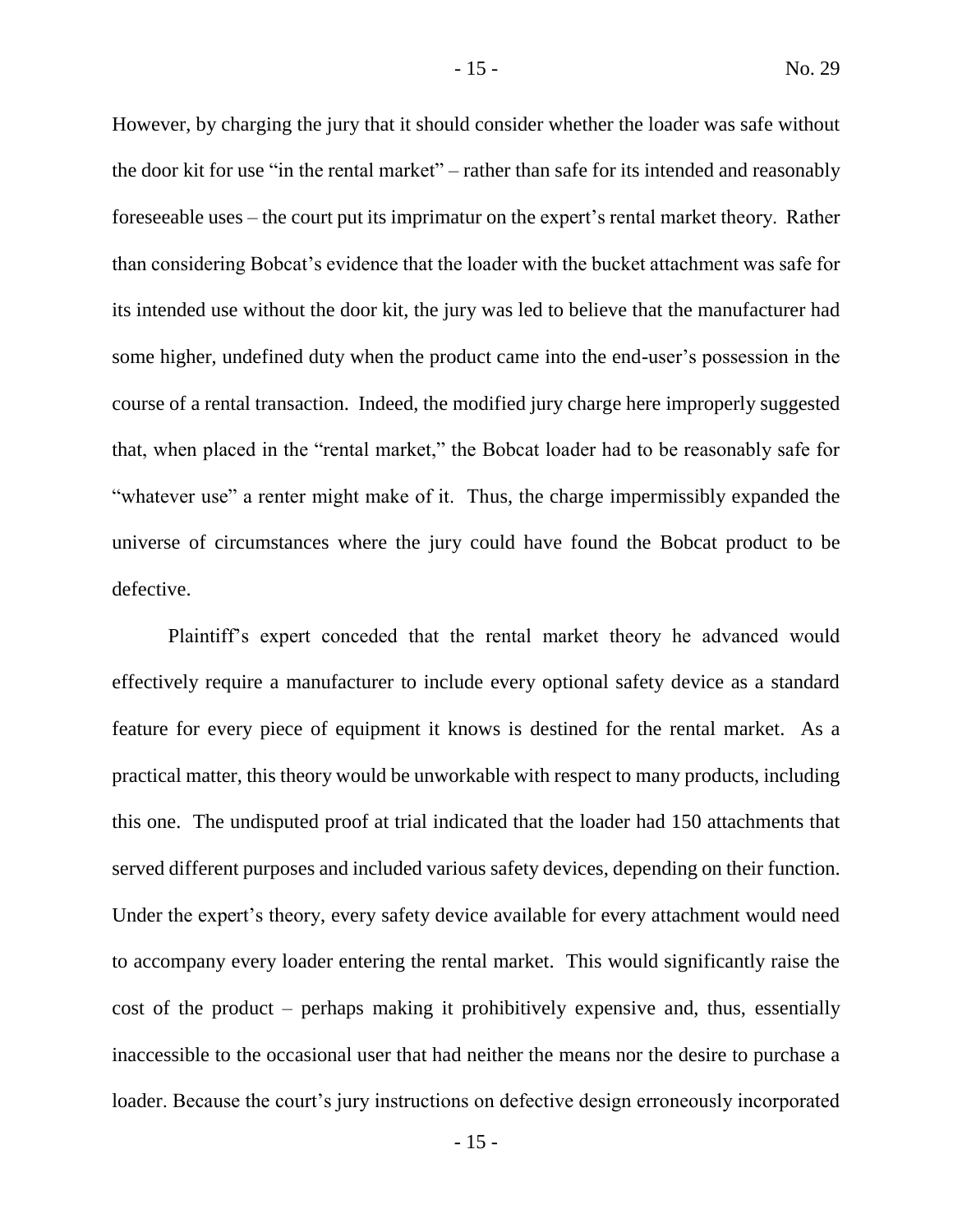the rental market theory as a standard for the manufacturer to meet, Bobcat is entitled to reversal and a new trial on this basis alone.

Having deemed Scarangella to be wholly inapplicable, neither the trial court nor the Appellate Division examined whether Bobcat raised a triable question of fact warranting a Scarangella charge. Because Bobcat is entitled, in any event, to a new trial on the design defect claim due to the error in the strict products liability instruction, we have no occasion to do so either. For purposes of resolution of this appeal, it is sufficient to observe as a matter of law, based on the evidence presented at this trial, that Bobcat was not entitled to a directed verdict in its favor on the Scarangella exception. Whether a Scarangella instruction will be appropriate on retrial is a matter for the trial court to determine based on the evidence presented at that time. Bobcat's evidentiary argument is academic.

Accordingly, the order of the Appellate Division, insofar as appealed from, should be reversed, with costs, and the motion of defendants Bobcat of Long Island, Inc. and Bobcat Company for a new trial granted.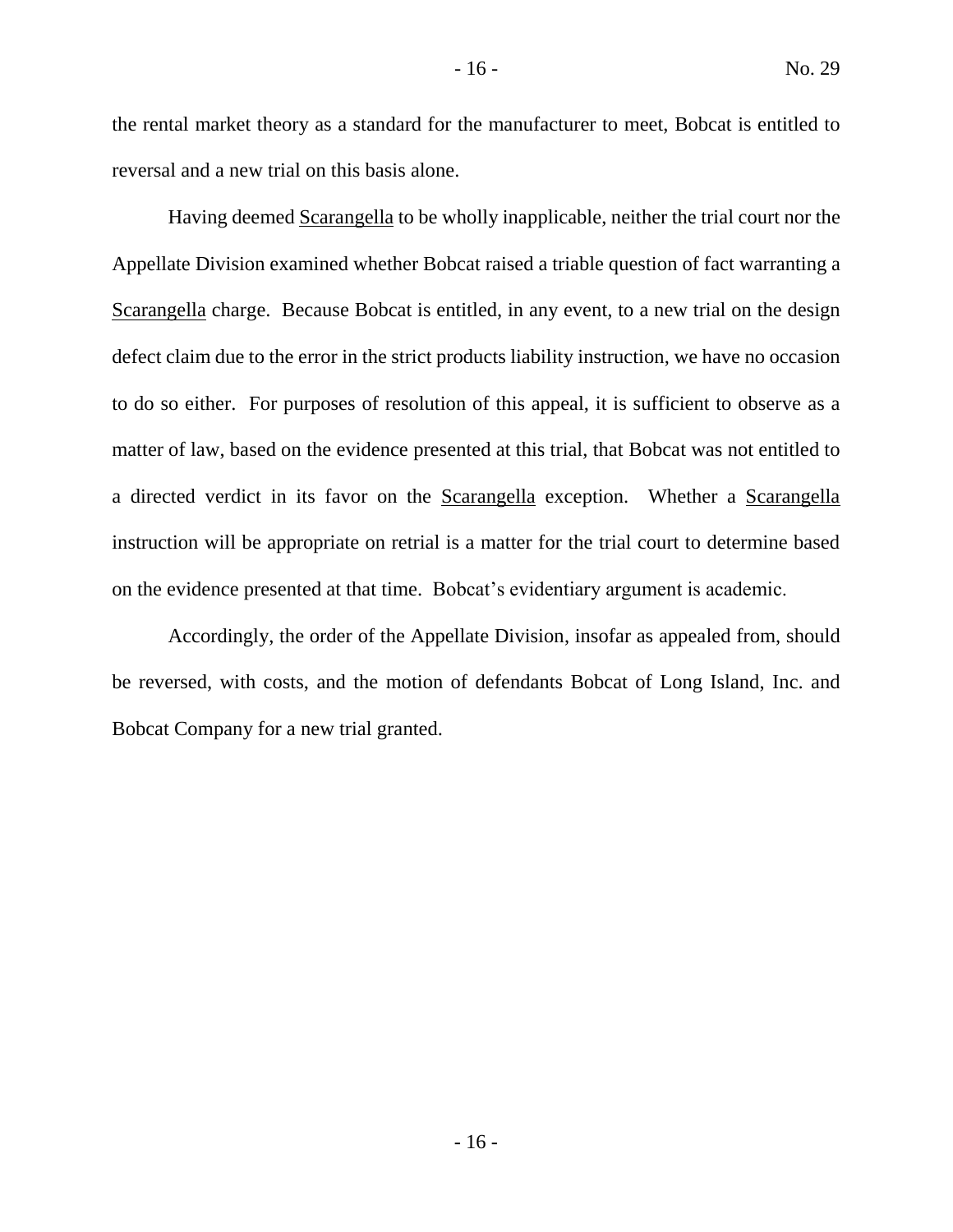Fasolas v Bobcat of New York

No. 29

RIVERA, J. (dissenting):

In this appeal, we must determine whether the exception to strict products liability recognized in Scarangella v Thomas Built Buses (93 NY2d 655 [1999]) applies to a manufacturer that sells its product to a rental company, which in turn rents it to an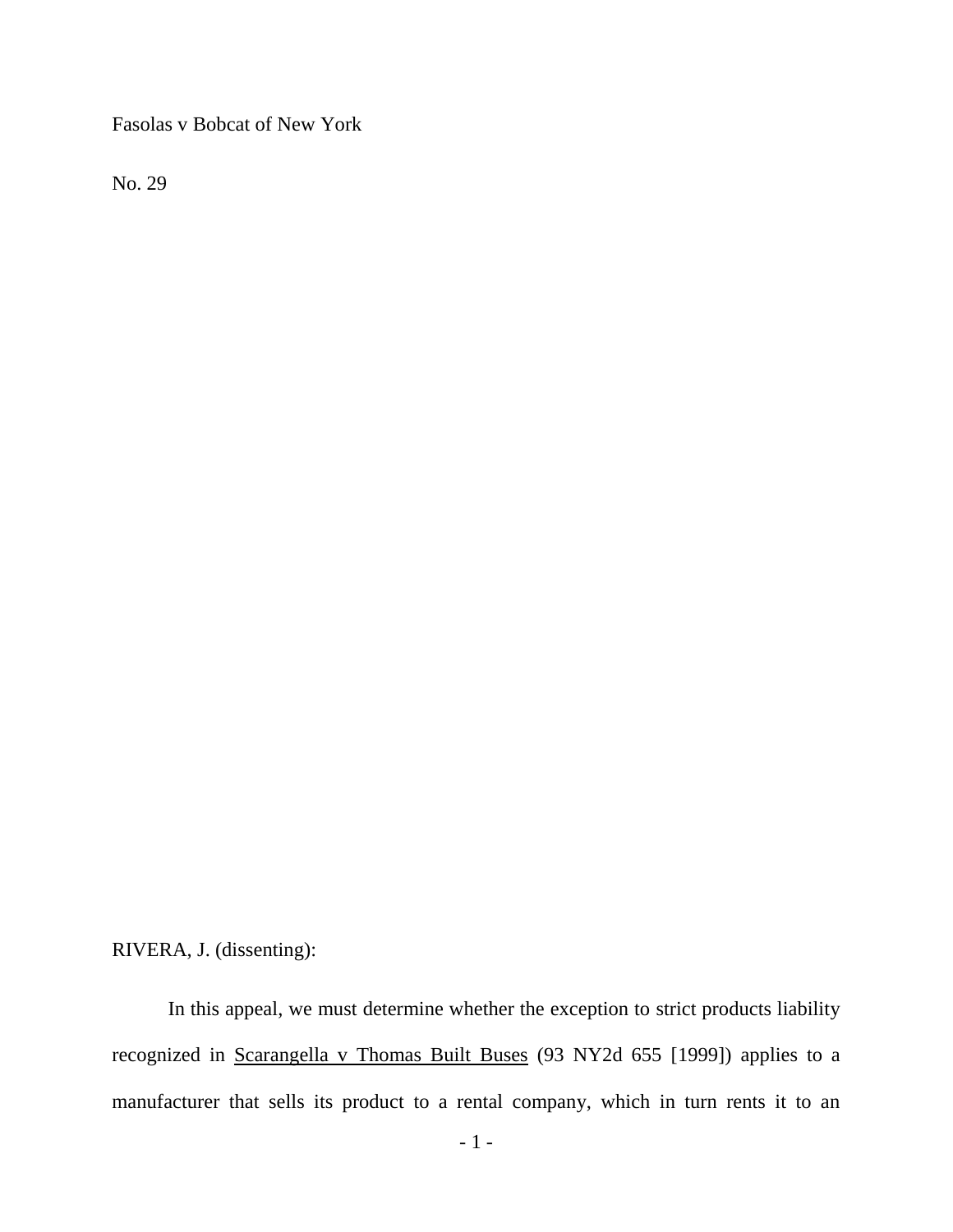individual who suffers injuries that were allegedly caused by the manufacturer's failure to install as standard an optional safety device. The majority's expansion of Scarangella to absolve a manufacturer of liability, if the renting company has information about the product and the optional safety equipment that has not been provided to the renter, runs counter to our products liability public policy goals and the instrumentalist rationale of Scarangella.

Contrary to the majority view, under New York's established tort law doctrine and product liability rules for design defect claims, the manufacturer could not avoid its nondelegable duty to produce a safe product based solely on information about the product known to a rental company. Instead, "departure from the accepted rationale imposing strict liability upon the manufacturer" (id., 93 NY2d at 661) was justified only when the ultimate user, or another party in the chain of distribution with control over the use environment, was sufficiently knowledgeable about the product and the optional safety device's availability to conduct an adequate multifactor risk-utility analysis (id.; Voss v Black & Decker Mfg. Co., 59 NY2d 102, 109 [1983]).

Here, the evidence did not establish that the person in the best position to balance the risk and benefits of the product's use without the safety device—the renter—had such knowledge, or that the manufacturer took steps when entering the rental equipment market to ensure the renter would receive the information necessary to engage in a risk utility analysis, even if the manufacturer did not have direct access to the renter. Therefore, the question of the manufacturer's strict liability, based on its introduction into the rental

 $-2 -$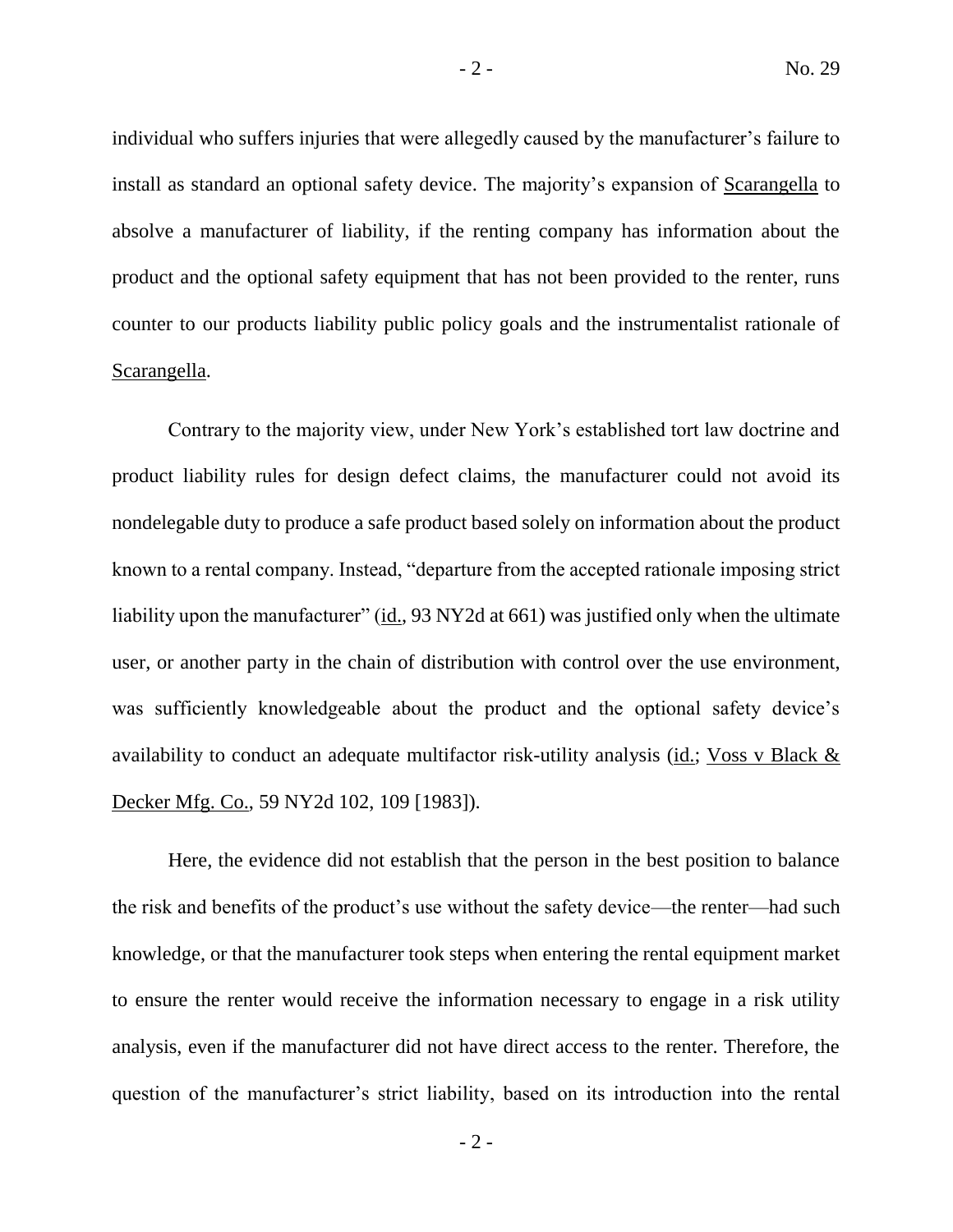market of its machinery without the safety device, was properly submitted and charged to the jury. A new trial is not warranted, and I would affirm the order of the Appellate Division.

I.

## Manufacturer Products Liability for Design Defects

Before turning to the application of strict liability for a defectively designed product introduced to the ultimate user through a rental market distribution chain, it is important to review, in broad strokes, the development of products liability theory. Generally, this area of law has developed in response to the shortcomings of other legal rules in addressing the costs of injuries caused by changes in the market (Guido Calabresi, A Broader View of the Cathedral: The Significance of the Liability Rule, Correcting a Misapprehension, 77 Law & Contemp Probs 1 [2014]). Its analytical tenets are grounded in social policy concerns and instrumentalist goals (see Michael L. Rustad, Twenty-First-Century Tort Theories: The Internalist/Externalist Debate, 88 Ind LJ 419 [2013]).

# A. Strict Liability for Product Injuries

"In many ways, the birth of modern products liability in the United States can be traced to Judge Cardozo's 1916 majority opinion [] in MacPherson v Buick Motor Co." (Daniel W. Leebron, An Introduction to Products Liability: Origins, Issues and Trends,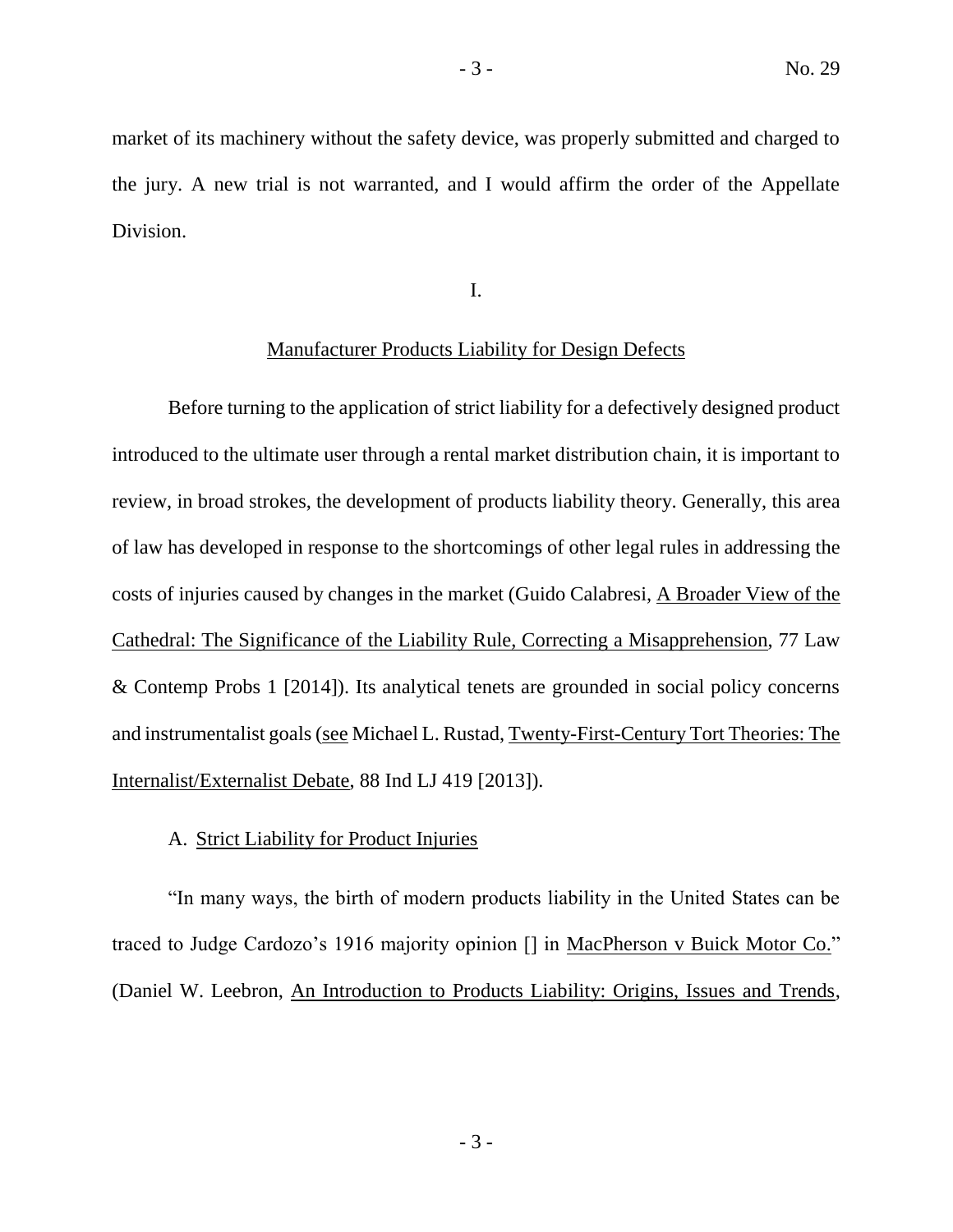1990 Ann Surv Am L 395, 396 [1991]).<sup>1</sup> Judge Cardozo rejected the traditional privitybased liability for negligence that depended on a contractual duty to the purchaser of a product, because "[if] the nature of a thing is such that it is reasonably certain to place life and limb in peril when negligently made, it is then a thing of danger" (MacPherson v Buick Motor Co., 217 NY 382, 389 [1916]). This analysis excised privity as "the principal bar to recovery for persons injured by products" (Product Liability § 1.01). In the century since the MacPherson decision, other jurisdictions have adopted and expanded upon the exception to privity (see e.g. Coakley v Prentiss-Wabers Stove Co., 195 NW 388, 392 [Wis 1923] [collecting cases in other jurisdictions];William J. Prosser, The Assault Upon the Citadel (Strict Liability to the Consumer), 69 Yale L J 1099, 1101–1102  $[1960]$ .<sup>2</sup> The Restatement of Torts adopted strict liability in 1965 (Restatement [Second] of Torts § 402A), state legislatures enacted product liability statutes, and the jurisprudence continued

<sup>&</sup>lt;sup>1</sup> As one commentator has noted, the groundwork for  $MacPherson$  and the national movement leading to "[t]he erosion of the barrier of privity in negligence actions began in 1852 when the New York State Court of Appeals held [in Thomas v Winchester, 6 NY 397 (1852)] that a seller could be held liable to third persons not in privity with the seller for the seller's negligence in the manufacture or sale of products 'imminently' or 'inherently' dangerous to the ultimate user….By the early 1900's, liability was imposed without privity in a few cases involving products that were not in themselves inherently dangerous, but which became so when defectively manufactured" (John S. Allee, Theodore V.H. Mayer, Robb W. Patryk, Product Liability § 1.02 [Law Journal Press 2018]).

<sup>&</sup>lt;sup>2</sup> Res ipsa loquitur was heavily relied upon during the evolution of this area of torts law (see e.g. Escola v Coca Cola Bottling Co. of Fresno, 24 Cal2d 453, 461 [1944] [Traynor, J., concurring] [concurring in the judgment but stating that strict liability, not res ipsa loquitur, should be the applicable standard, relying on the articulation of the rule in MacPherson]; see generally Matthew R. Johnson, Note, Rolling the "Barrel" a Little Further: Allowing Res Ipsa Loquitur to Assist in Proving Strict Liability in Tort Manufacturing Defects, 38 Wm & Mary L Rev 1197 [1997]).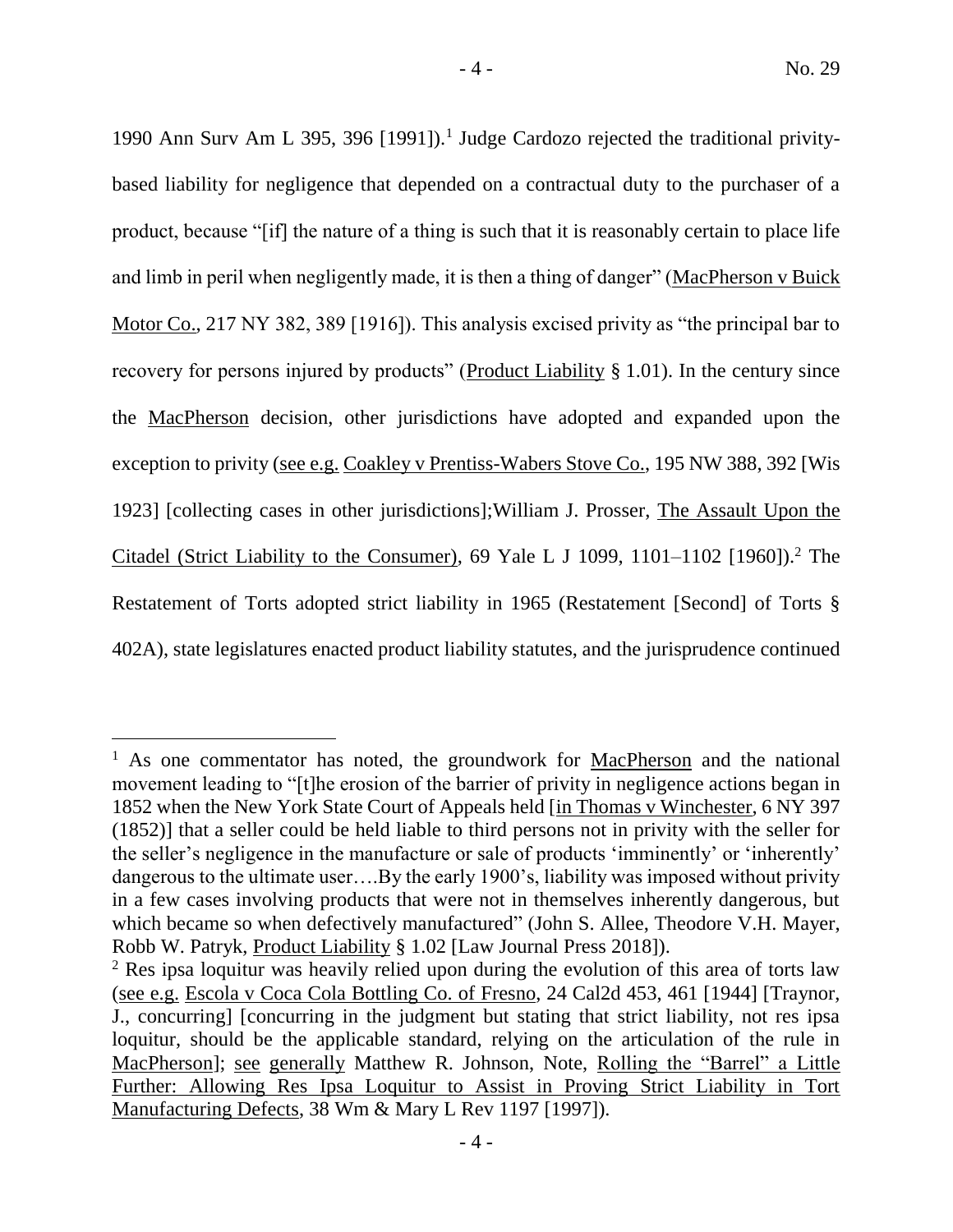to develop.<sup>3</sup> Courts drew from contracts, theories of warranty, as well as tort in adopting standards for products liability. As noted by the Restatement (Third) of Torts for Products Liability, "'strict products liability' is a term of art that reflects the judgment that products liability is a discrete area of tort law which borrows from both negligence and warranty. It is not congruent with classical tort or contract law" (Restatement [Third] of Torts: Prods Liab § 1, Comment a). The law expanded to permit claims for failure to warn, instruct, inspect or test, and for manufacturing and design defects.

As the law developed to recognize strict liability for a manufacturer's defective design, jurisdictions differed on their approaches for holding a manufacturer liable (see generally Kyle Graham, Strict Products Liability at 50: Four Histories, 98 Marq L Rev 555 [2014]; Dominick Vetri, Order Out of Chaos: Products Liability Design-Defect Law, 43 U Rich L Rev 1373 [2009]; David G. Owen, Design Defects, 73 Mo L Rev 291 [2008]). Current law reflects jurisdictional variations on the same theme: the manufacturer is liable for a defect in the design of its product that is the proximate cause of a plaintiff's injury. Examples of product recalls and extensive litigation that have received national attention over the years easily come to mind—phones unexpectedly catching fire, car ignition switch

<sup>&</sup>lt;sup>3</sup> For a comprehensive discussion of the development of products liability, including strict liability for design defects, see David W. Leebron, An Introduction to Products Liability: Origins, Issues and Trends, 1990 Ann Surv Am L 395 (1991).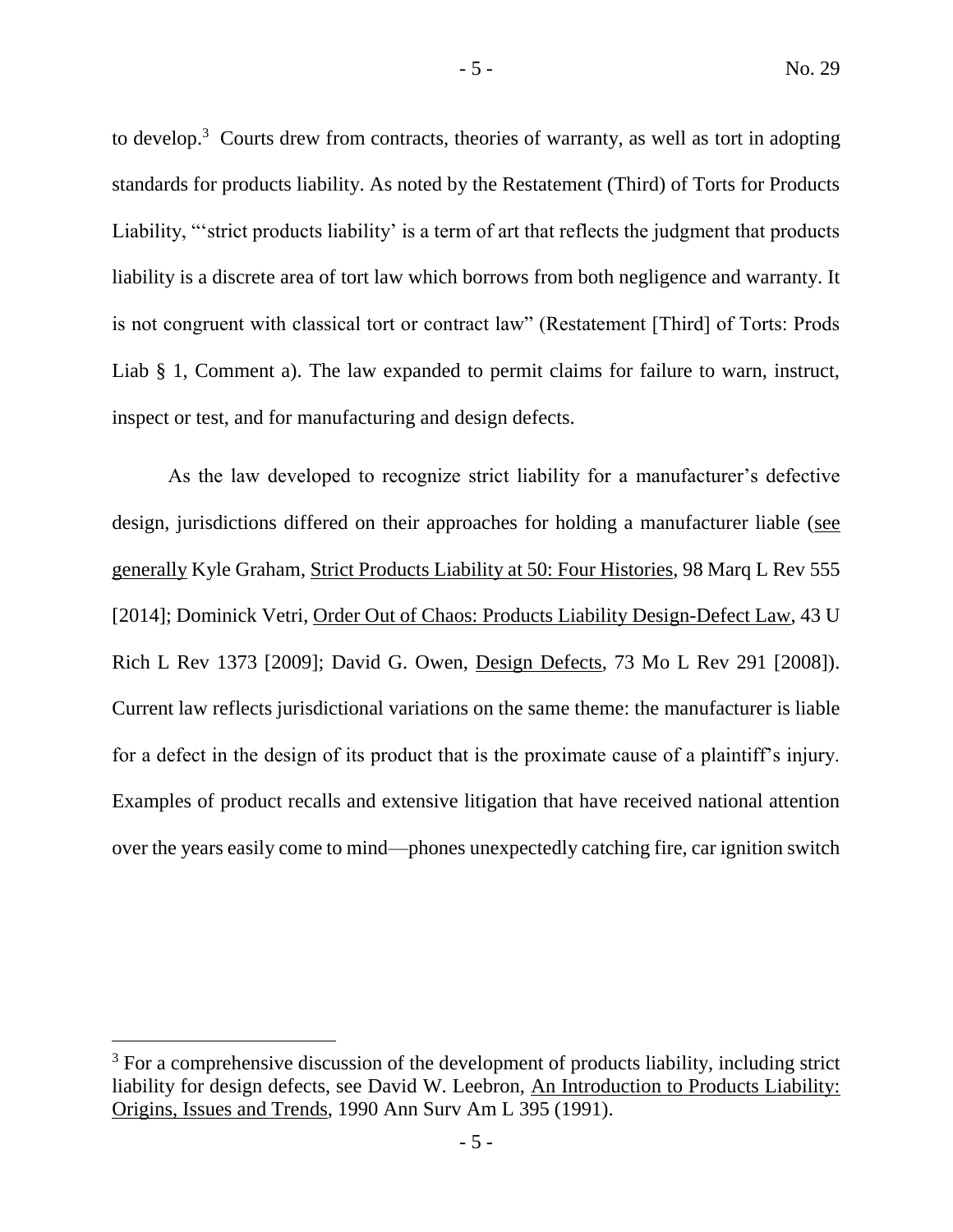flaws, drugs substantially increasing the risk of heart attack and death—and easily illustrate the interest in addressing the harms caused by unsafe products.<sup>4</sup>

The main features of products liability are straightforward: it relieves the plaintiff from establishing that the manufacturer acted negligently in designing the product and generally does not permit shifting preventable risks to consumers (Voss, 59 NY2d at 107 ["Liability attaches when the product, as designed, presents an unreasonable risk of harm to the user"]). The Restatement (Third) of Torts: Products Liability rejected "the 'consumer expectations test' as the governing standard for defining product defect" (Prods Liab § 8, Comment b), and instead adopted a foreseeability test. Thus, a product "is defective in design when the foreseeable risks of harm posed by the product could have been reduced or avoided by the adoption of a reasonable alternative design by the seller or other distributor, or a predecessor in the commercial chain of distribution, and the omission of the alternative design renders the product not reasonably safe" (Restatement [Third] of Torts: Prods Liab  $\S 2[b]$ .<sup>5</sup> This Restatement also rejected the patent danger rule—which had been adopted by various jurisdictions—meaning manufacturers have a duty to

<sup>4</sup> Paul Mozur, Galaxy Note 7 Fires Caused by Battery and Design Flaws, Samsung Says, NY Times, Jan 13, 2017, at B1; Bill Vlasic & Rebecca R. Ruiz, Agency Expects More Deaths from G.M.'s Ignition Flaw, NY Times, May 24, 2014, at B3; Alex Berenson, Merck Agrees to Settle Vioxx Suits for \$4.85 Billion, NY Times, Nov 9, 2007 at A1.

<sup>&</sup>lt;sup>5</sup> To the extent the majority focuses on the fact that Bobcat offered evidence that the loader was safe without the door kit "for [the specific] purpose of mov[ing] soil," (majority op at 12, 14), the majority ignores our settled law that "[a] manufacturer who sells a product in a defective condition is liable for injury which results to another when the product is used for its intended purpose or for an unintended but reasonably foreseeable purpose" (Lugo by Lopez v LJN Toys, Ltd., 75 NY2d 850, 852 [1990] [emphasis added]).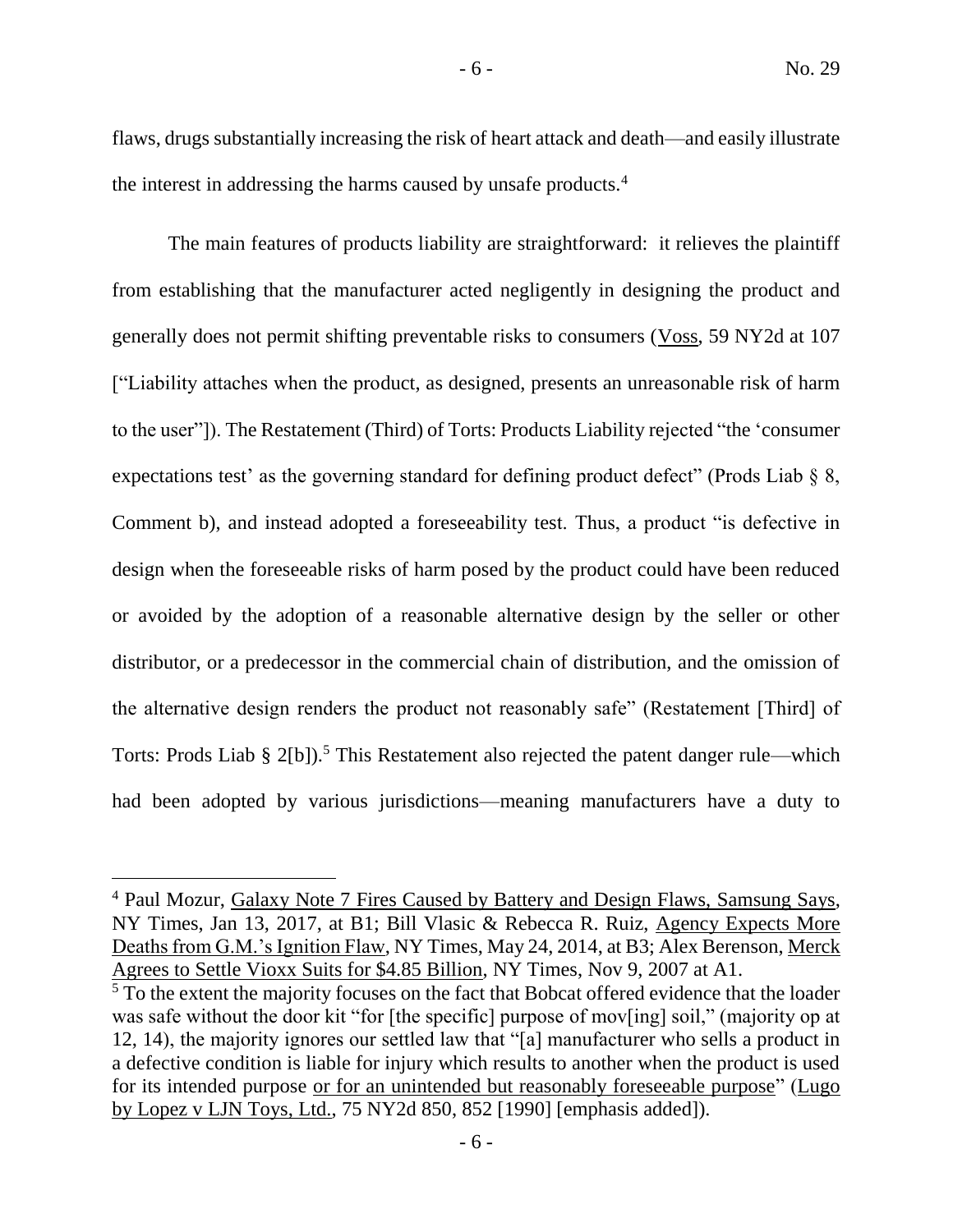eliminate obvious risks when they can do so by cost-effective design changes (Restatement [Third] of Torts: Prods Liab § 2, Comment d). This reflects the Third Restatement's view that liability for design defects is "predicated on a different concept of responsibility" than, for example, manufacturing defects because design defects are by definition based on "the manufacturer's own design specifications" (Restatement [Third] of Torts: Prods Liab § 2, Comment a). Accordingly, "various trade-offs need to be considered in determining whether accident costs are more fairly and efficiently borne by accident victims, on the one hand, or on the other hand, by consumers generally through the mechanism of higher product prices attributable to liability costs imposed by courts on product sellers" (id.). This devolves to whether the manufacturer has made the choice society is willing to accept as to the balance between the risks of the product as designed and the benefits it provides.

Strict liability is justified by public policies that seek to reduce injuries while acknowledging the benefits of inventions and product development (see Codling v Paglia, 32 NY2d 330, 341 [1973]; Calabresi, A Broader View of the Cathedral, 77 Law & Contemp Probs 1 [discussing the liability rules in tort "as an essential part of the social structure and of the law" and the fundamental public function of tort]). Courts attempt to achieve social goals by adopting standards of strict liability that accomplish any or a combination of the following outcomes: (1) entrepreneurial liability, meaning accident costs are included in the cost of doing business; (2) risk-spreading by manufacturers because they are in a better position "to absorb and allocate risk of injury through price increases, insurance, etc., than those who suffer illness and disability from defective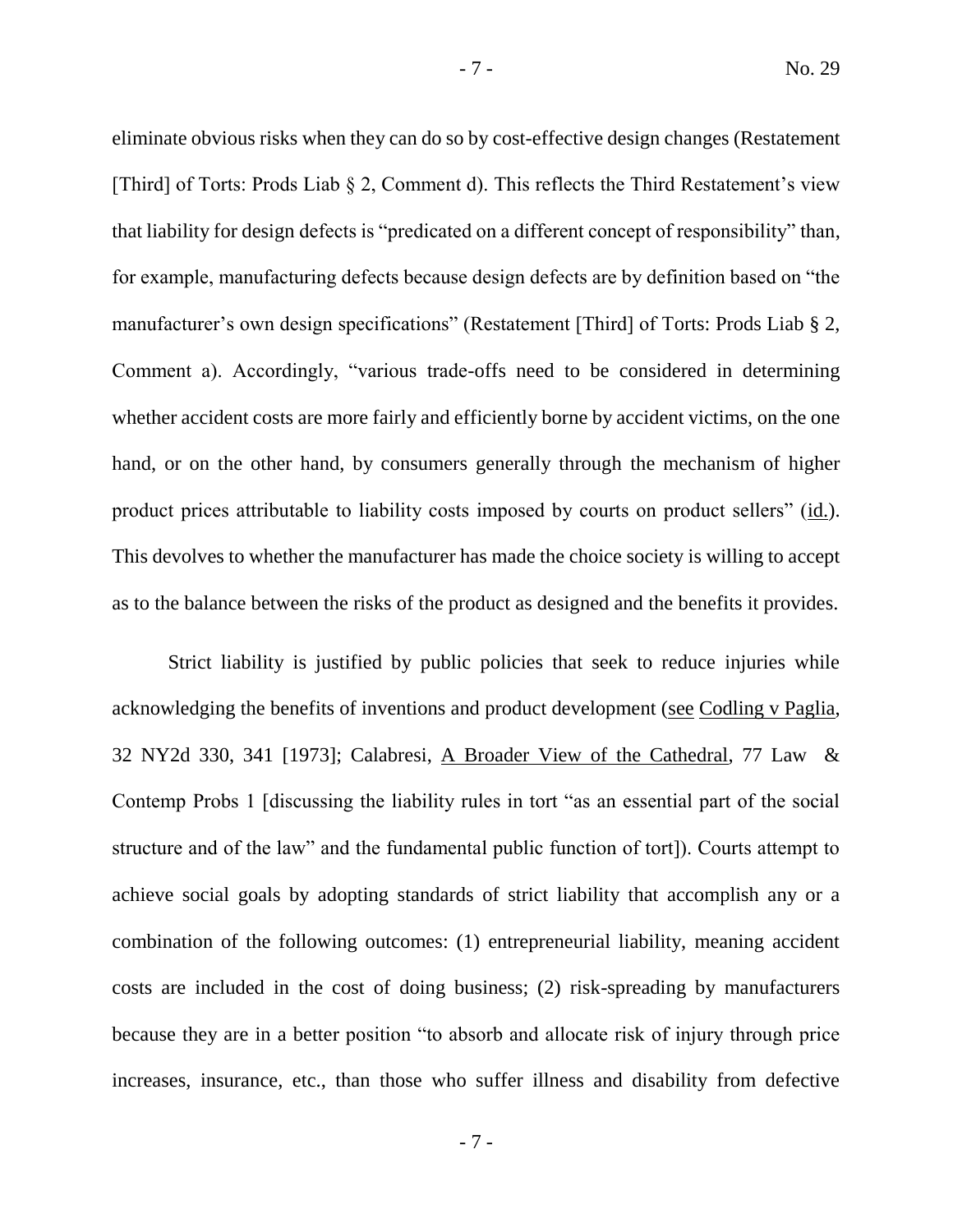products" (Prod Liab § 1.04[1]); (3) compensation of innocent victims; (4) deterring the production of unsafe products, and improving product quality; (5) the party that introduces the product into the market bears the costs of injury rather than the customer who is powerless to protect against defective products; and (6) risk control, to ensure liability is placed on the entity "in the best position to understand the nature and the extent of the risk and to control that risk" (Prod Liab  $\S 1.04[1][g]$ ).

# B. Manufacturer Design Defect Strict Liability under New York Law

Our Court has set forth clear rules in this area of law: "[w]here a plaintiff is injured as a result of a defectively designed product, the product manufacturer or others in the chain of distribution may be held strictly liable for those injuries" (Hoover v New Holland N. Am. Inc., 23 NY3d 41, 53 [2014]). Accordingly, "the manufacturer is under a nondelegable duty to design and produce a product that is not defective" (Robinson v Reed-Prentice Div. of Package Machinery Co., 49 NY2d 471, 479 [1980]).

"[A] defectively designed product is one which, at the time it leaves the seller's hands, is in a condition not reasonably contemplated by the ultimate consumer and is unreasonably dangerous for its intended use; that is one whose utility does not outweigh the danger inherent in its introduction into the stream of commerce" (id.). The Court has also explained that "[s]trict products liability for design defect…differs from a cause of action for a negligently designed product in that the plaintiff is not required to prove that the manufacturer acted unreasonably in designing the product. The focus shifts from the conduct of the manufacturer to whether the product, as designed, was not reasonably safe"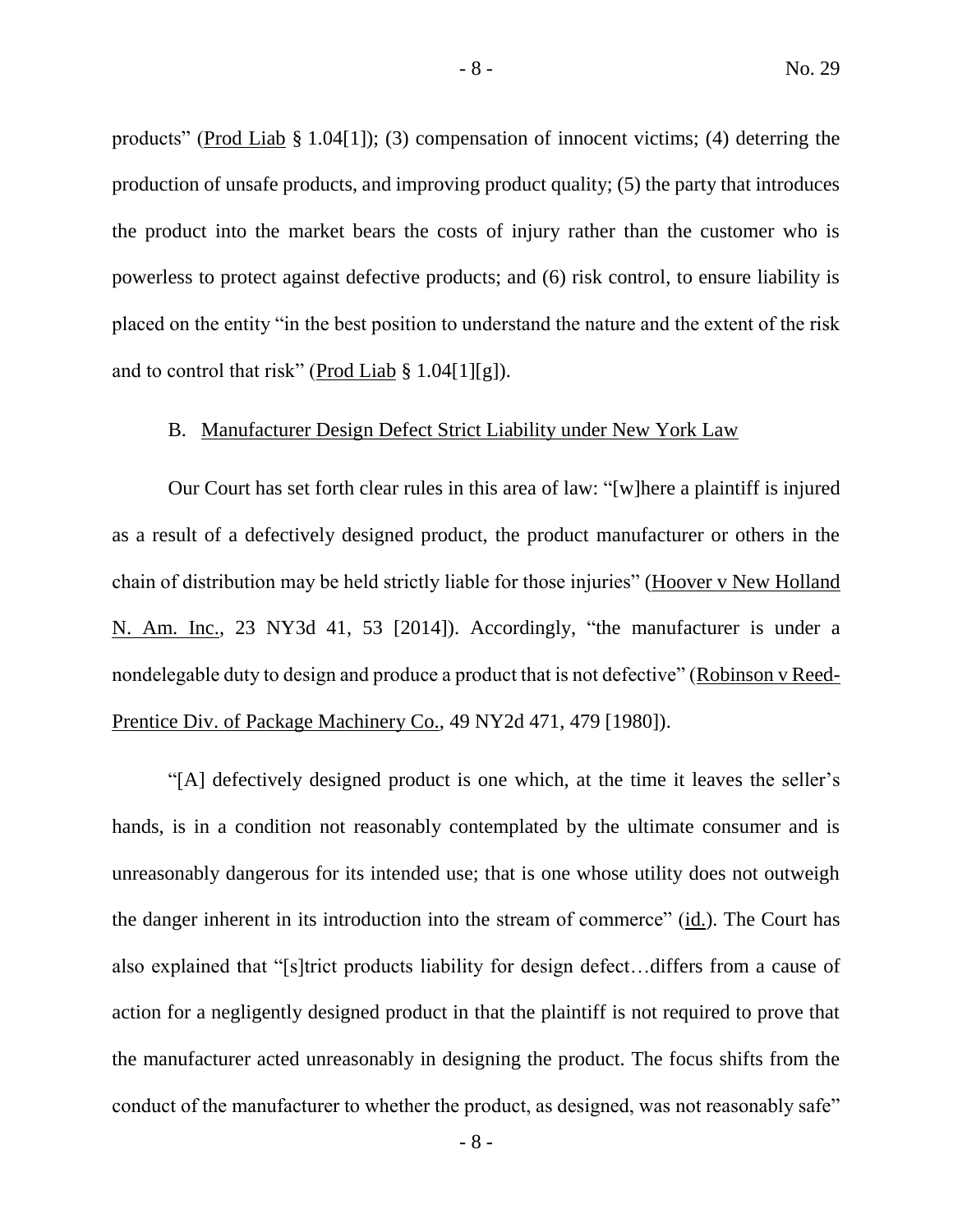(Voss, 59 NY2d at 107). A manufacturer is strictly liable for a design defect because "regardless of [the manufacturer's] lack of actual knowledge of the condition of the product [the manufacturer] is in the superior position to discover any design defects and alter the design before making the product available to the public. Liability attaches when the product, as designed, presents an unreasonable risk of harm to the user" (id.; see also Codling, 32 NY2d at 340 ["In today's world, it is often only the manufacturer who can fairly be said to know and to understand when an article is suitably designed and safely made for its intended purpose"]). "[I]n the products liability cases, rather than arising out of the 'will or intention of the parties,' the liability imposed on the manufacturer is predicated largely on considerations of sound social policy, including consumer reliance, marketing responsibility and the reasonableness of imposing loss redistribution" (Milau Associates v North Ave. Development Corp., 42 NY2d 482, 498 [1977] [internal citations and alternation omitted]), in addition to the social policies already set forth above. Thus, a manufacturer is strictly liable for injuries proximately caused by a design defect in its product (id.).

In Voss, the Court identified seven nonexclusive factors to be considered in balancing the risks created by the product's design against its utility and cost, including:  $(1)$  the utility of the product to the public as a whole and to the individual user; (2) the nature of the product—that is, the likelihood that it will cause injury; (3) the availability of a safer design; (4) the potential for designing and manufacturing the product so that it is safer but remains functional and reasonably priced; (5) the ability of the plaintiff to have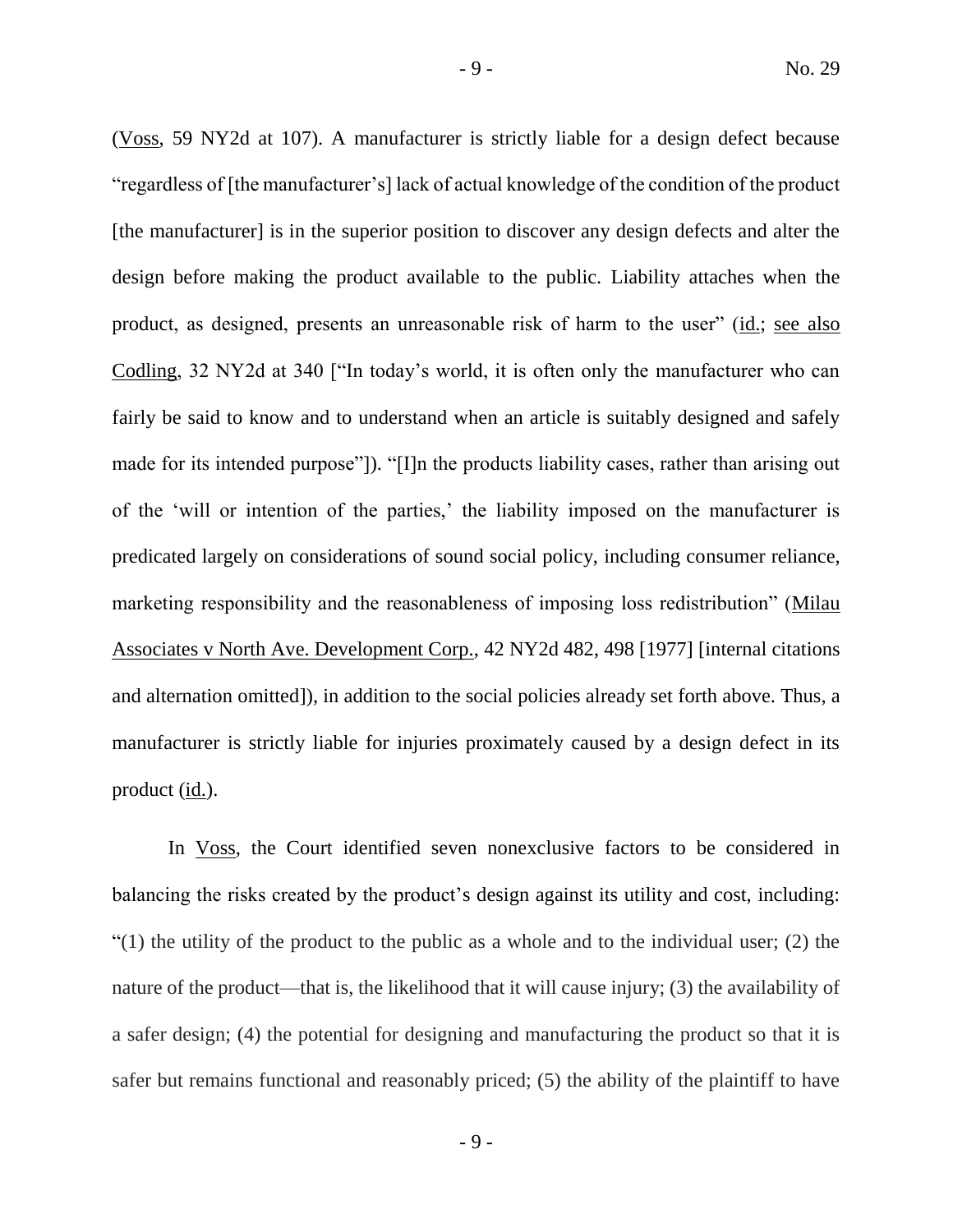avoided injury by careful use of the product; (6) the degree of awareness of the potential danger of the product which reasonably can be attributed to the plaintiff; and (7) the manufacturer's ability to spread any cost related to improving the safety of the design" (id. at 109). The requisite

"analysis is rooted in a recognition that there are both risks and benefits associated with many products and that there are instances in which a product's inherent dangers cannot be eliminated without simultaneously compromising or completely nullifying its benefits. In such circumstances, a weighing of the product's benefits against its risks is an appropriate and necessary component of the liability assessment under the policy-based principles associated with tort law" (Denny v Ford Motor Co., 87 NY2d 248, 257 [1995] [internal citation omitted]).

Similar to the view of the Third Restatement, the Court has acknowledged that unlike manufacturing defects, "[i]n design defect cases, the alleged product flaw arises from an intentional decision by the manufacturer to configure the product in a particular way" (id. at 257, n 3). The Court has thus recognized that this risk-utility analysis is "closer to that used in traditional negligence cases, where the reasonableness of an actor's conduct is considered in light of a number of situation and policy-driven factors" (id. at 267; Restatement [Third] of Torts: Prods Liab § 1, Comment a).

In Scarangella v Thomas Built Buses, this Court recognized an exception to a manufacturer's strict liability for a design defect and shifted the manufacturer's responsibility for the risk-utility analysis to a buyer with superior knowledge about the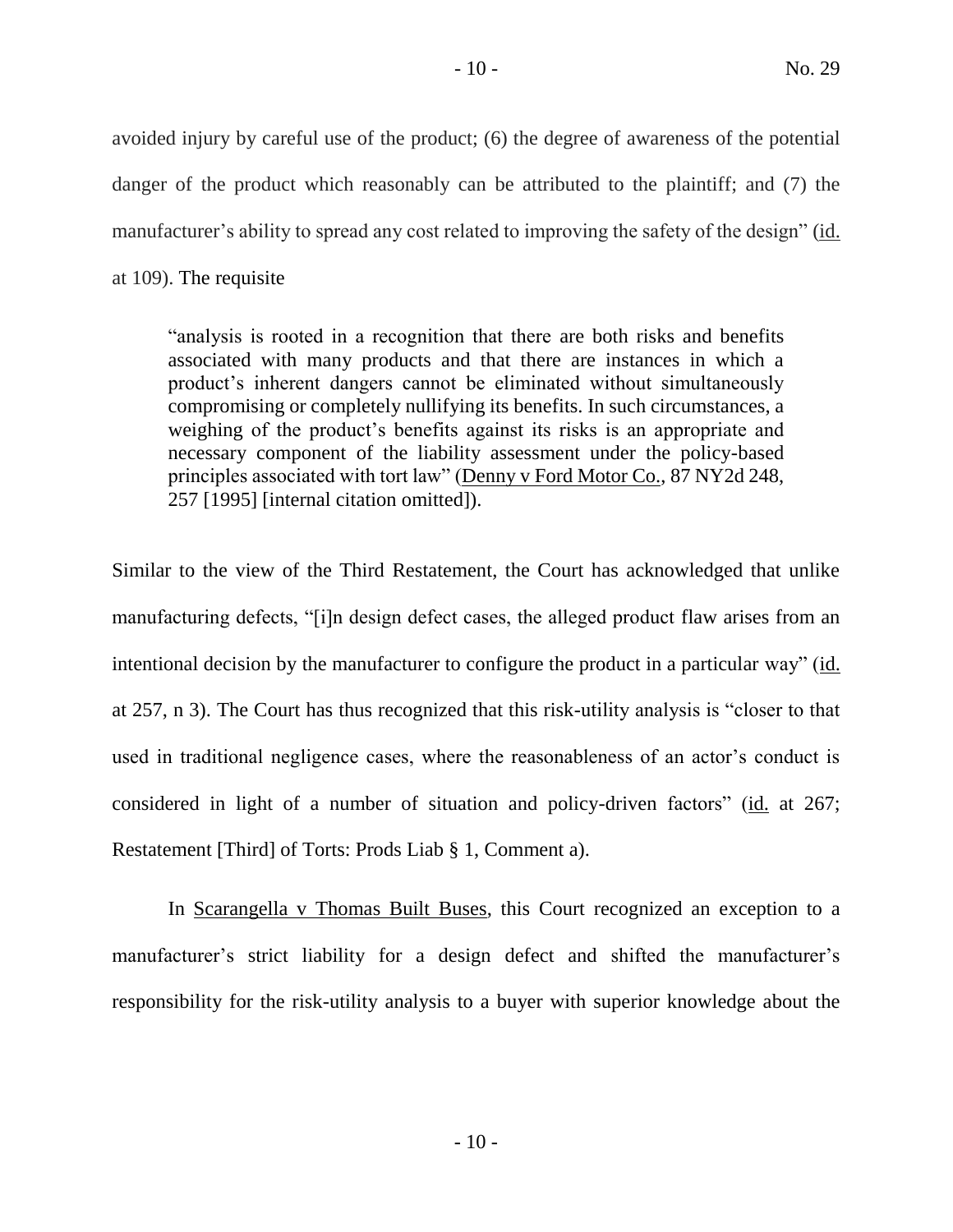risks and benefits of the buyer's contemplated use without the optional safety device.<sup>6</sup> "In an effort to lend predictability to litigation of this kind," (Passante v Agway, 12 NY3d 372, 384 [2009]), the Court identified "some governing principles for cases where a plaintiff claims that a product without an optional safety feature is defectively designed because the equipment was not standard" (Scarangella, 93 NY2d at 661).

"The product is not defective where the evidence and reasonable inferences therefrom show that: (1) the buyer is thoroughly knowledgeable regarding the product and its use and is actually aware that the safety feature is available; (2) there exist normal circumstances of use in which the product is not unreasonably dangerous without the optional equipment; and (3) the buyer is in a position, given the range of uses of the product, to balance the benefits and the risks of not having the safety device in the specifically contemplated circumstances of *the buyer*'s use of the product. In such a case, the buyer, not the manufacturer, is in the superior position to make the riskutility assessment, and a well-considered decision by the buyer to dispense with the optional safety equipment will excuse the manufacturer from liability. When the factors are not present, there is no justification for departure from the accepted rationale imposing strict liability upon the manufacturer because it 'is in a superior position to discover any design defects'" (Scarangella, 93 NY2d at 661, quoting Voss, 463 NY2d at 107).

Our Court has since clarified that "[u]nder Scarangella, the second question is not whether equipment 'would normally be used' without unreasonable danger; it is whether 'there exist normal circumstances of use' where the danger is not unreasonable. In other words, if there exist buyers who use the product normally and can forgo the safety feature

<sup>6</sup> Scarangella recognized a limited exception to our products liability rules that applies solely to a manufacturer's optional safety device, and not to any possible "accessory," as suggested by the majority (majority op at 10).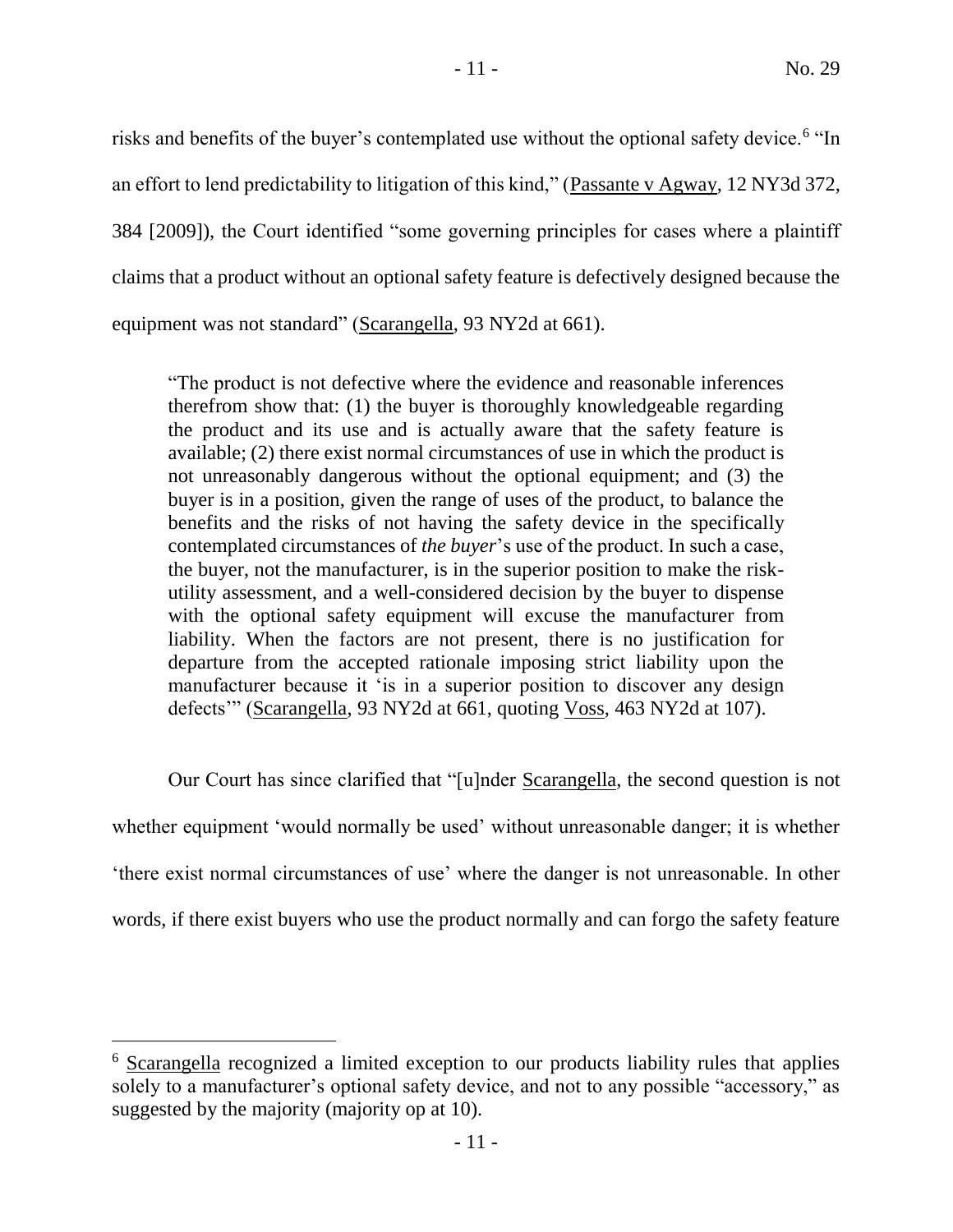without unreasonable risk, the judgment as to which buyers ought to do so is left to the buyers themselves" (Passante, 12 NY3d at 385).

In those cases where a defendant manufacturer argues that the exception applies, the trial court conducts an analysis in accordance with the principles set forth in Scarangella to determine whether the plaintiff made a prima facie showing that the manufacturer's failure to install the optional safety device is a design defect, so as to present a triable issue of fact for the jury on that question. If the court concludes the plaintiff has met this threshold burden, the jury is charged with determining "if a reasonable person who knows or should have known of the product's potential for causing injury and of the feasible alternative design[s] would have concluded that the product should not have been marketed in that condition" (PJI 2:120; Voss, 59 NY2d at 108-109). In reaching its verdict, the jury must "balance[e] the risks inherent in the product, as designed, against its utility and cost," weighing such relevant factors as those recognized in Voss (see Voss, 59 NY2d at 109).<sup>7</sup>

II.

 $\overline{a}$ 

Scarangella Applies Solely to Cases Where the Ultimate User or Purchaser with Control Over the Use Environment Has Special Knowledge

<sup>&</sup>lt;sup>7</sup> To the extent the majority suggests that a plaintiff must produce expert testimony to prove that Scarangella does not apply (majority op at 5), the law is to the contrary. Scarangella does not require expert testimony by the plaintiff; instead, the court's analysis is based on the information about the product, the safety device, and the use environment – information which is a defendant's burden to bring forward to establish that the exception applies (see Passante v Agway Consumer Products, Inc., 12 NY3d 372, 381 [2009] [defendants' burden to make a prima facie showing of entitlement to judgment as a matter of law on Scarangella factors]).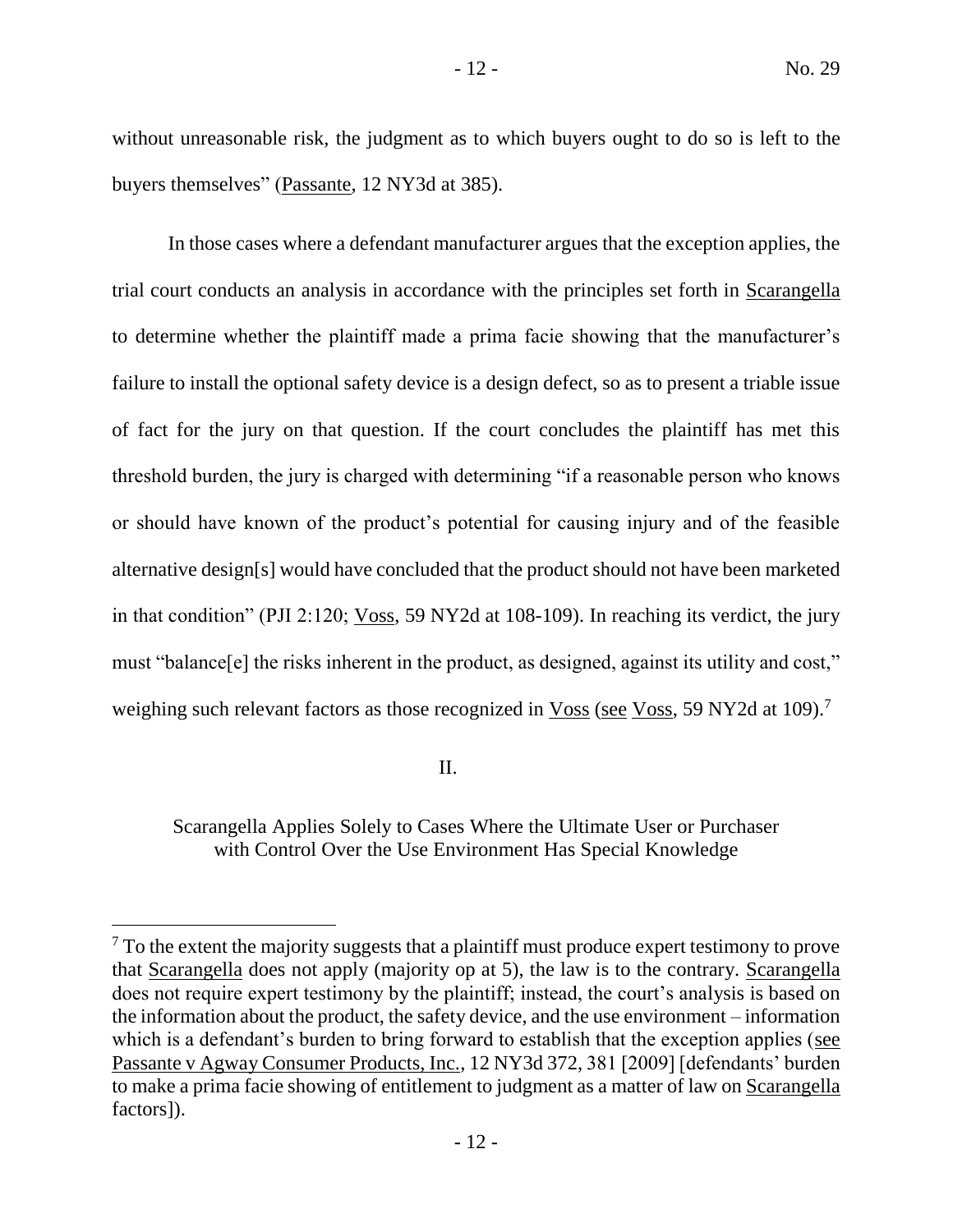Defendant is a manufacturer who argues that the Scarangella exception to strict products liability applies because the rental company to which it sold its injury-causing product had knowledge about the machine and the available optional safety device to make the requisite risk-utility analysis. This application of Scarangella—which shifts the balancing of risks and benefits to a rental company that is neither the ultimate user nor has control over the use environment—and now adopted by the majority—is inapt. The exception recognized in Scarangella to strict liability applies when the party has adequate information about the product and the optional safety device, along with superior knowledge to that of the manufacturer of the circumstances of the particular use. In a case involving the rental market, that party is the renter, not the rental company.<sup>8</sup>

# A. The Underlying Litigation

 $\overline{a}$ 

Sofia Fasolas, as administrator of Elias Fasolas's estate, commenced this wrongful death action, alleging strict liability for defective design and manufacture, negligence, breach of express and implied warranties, and failure to warn. As established at trial, Elias Fasolas rented a Bobcat S 175 skid-steer loader with a bucket attachment from defendant-

- 13 -

<sup>&</sup>lt;sup>8</sup> No party requests that we revisit Scarangella's underlying presumptions or ultimate holding to absolve a manufacturer of strict liability based on a purchaser's knowledge of the product's risks and uses. Given that the parties do not challenge the framework adopted in that case, I have no occasion to opine on the soundness of the Scarangella approach to products liability as a general matter, nor the more discrete question whether application of Scarangella to an employer—a party typically free of tort liability under Worker's Compensation laws—should be reconsidered (see James A. Henderson Jr. & Aaron D. Twerski, Optional Safety Devices: Delegating Product Design Responsibility to the Market, 45 Ariz St LJ 1399, 1410 [2013]).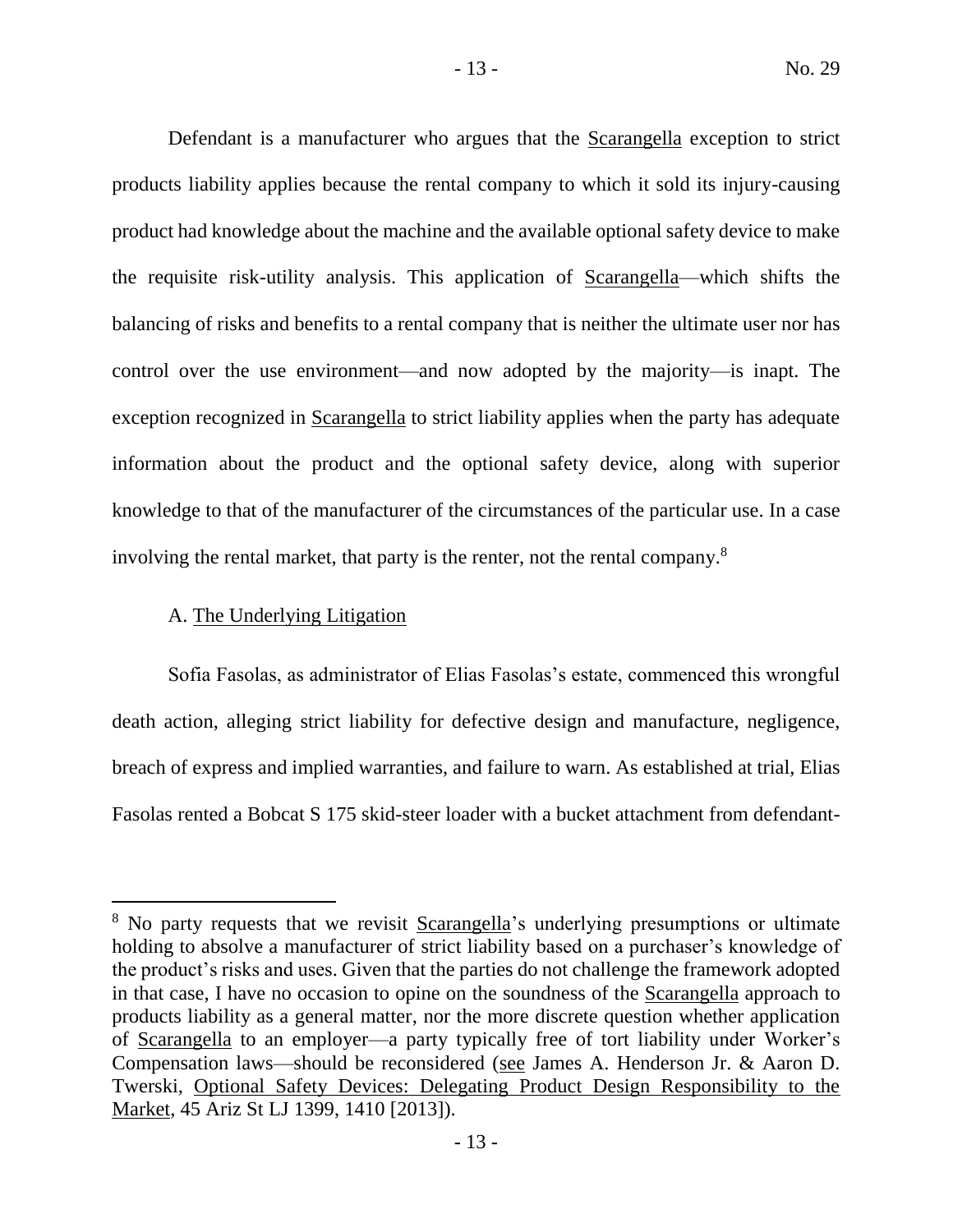respondent Port Jefferson Rental Center, Inc., d/b/a Taylor Rental Center (Taylor). Taylor purchased the loader from defendant Bobcat Long Island, Inc. (Bobcat LI), the distributor for manufacturer defendant Bobcat Company (Bobcat). Taylor rents various products, including Bobcat machinery, to the general public.

For over 50 years, Bobcat has built "compact equipment" and leads the industry in the design, manufacture, marketing, and distribution of this equipment for construction, rental, landscaping, agriculture, grounds maintenance, government, utility, industry, and mining.<sup>9</sup> Bobcat's brochure at the time of the incident asserted that its skid loaders set the standard for design, productivity, and comfort and that the loaders were "state of the art."

The loader is a piece of machinery that could be outfitted with up to 150 different attachments to allow it to be used for numerous landscaping-type tasks. Among those attachments are the "bucket attachment"—either with or without "teeth"—that could be used to move and pick up dirt, broken branches, downed trees, and debris. A bucket with teeth can dig and loosen up packed soil. Bobcat also manufactured an optional special applications kit which could be purchased for installation on the loader. As relevant here, the kit included a thick plastic front door for the operator cab—what the parties refer to as the optional safety device. The Bobcat defendants presented evidence at trial that it recommended installation of the door when the loader was used with attachments that

<sup>9</sup> Bobcat, "Overview," https://www.bobcat.com/company-info/about/overview (last visited April 10, 2019). According to Bobcat's website, its brand has "earned the nickname 'One Tough Animal.'"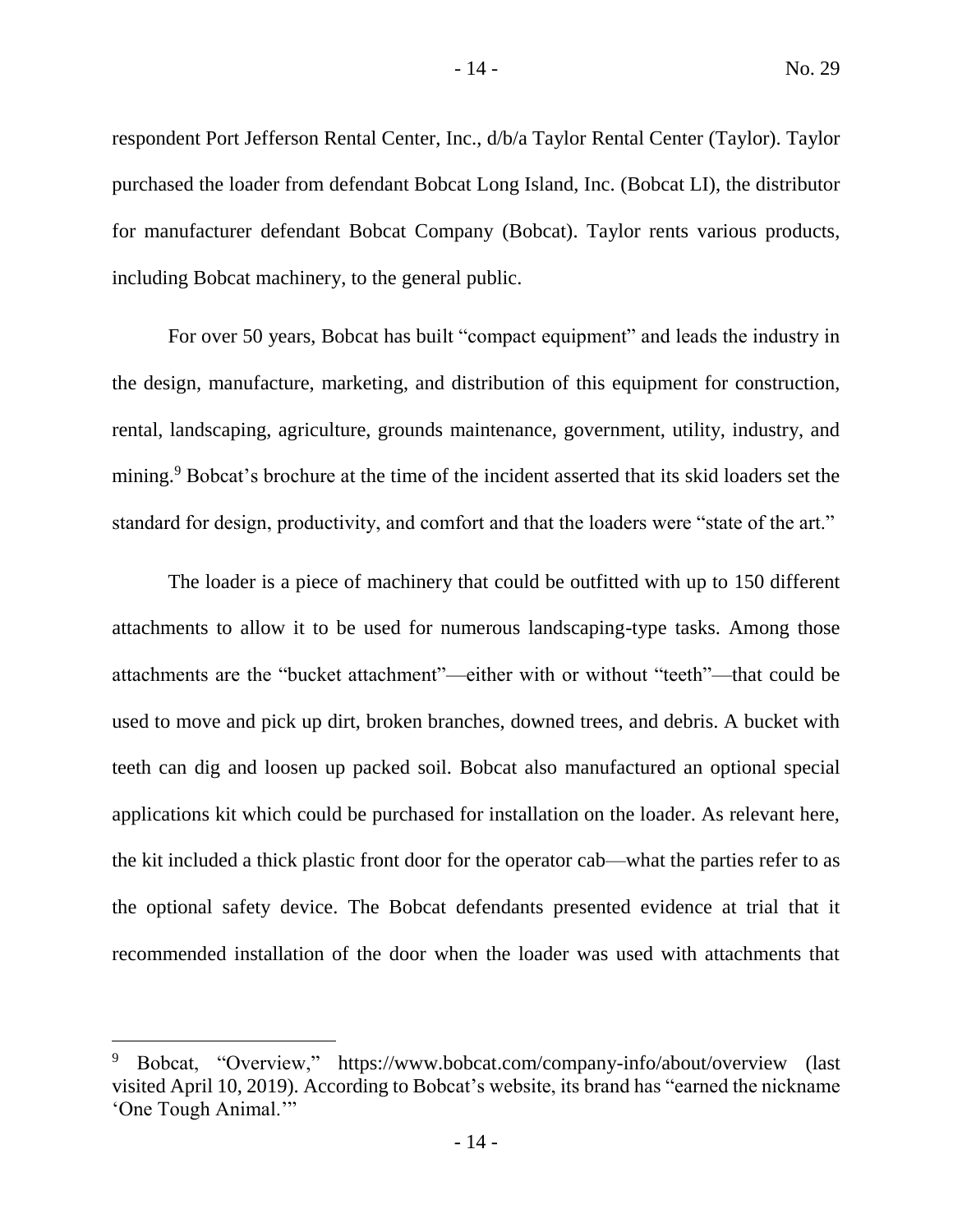created the risk of flying debris—such as the drilling attachment. The door was not recommended when the loader was used to move and level soil because it would obstruct the user's visibility and make it more difficult to escape the cab. It is undisputed that Taylor purchased at least eight loaders over the course of five years but did not purchase the kits or have the doors installed on the loaders.

Elias rented the loader without the door from Taylor for personal use, to clear land on his family's property. He died while operating the loader when a small tree entered the open front section of the cab and pushed him back, pinning him against the back wall and ceiling of the cab. While the tree did not enter his body, he was pushed up and crushed to death by the tree. The tree pushed Elias off the controls (which are hand controlled) and unable to reach them, Elias could not move the loader to back it off the tree. The end of the tree remained rooted in the ground. There was evidence that Elias likely suffered pain and terror for approximately five to ten minutes as he died. Plaintiff claimed that the loader without the door was a design defect that proximately caused Elias's death. Plaintiff's expert testified that, given the product was entering the rental market, it was defectively designed to not have the thick plastic door as a standard feature.

The testimony of both Taylor employees was consistent with their having learned of the availability and purpose of the kit and the door specifically only after Elias's accident. Although a Bobcat LI employee would go through a checklist with a Taylor employee upon delivery of a loader, the checklist had 20 different items on it and did not mention the door by name. Bobcat's brochure mentioned the availability of the "special

- 15 -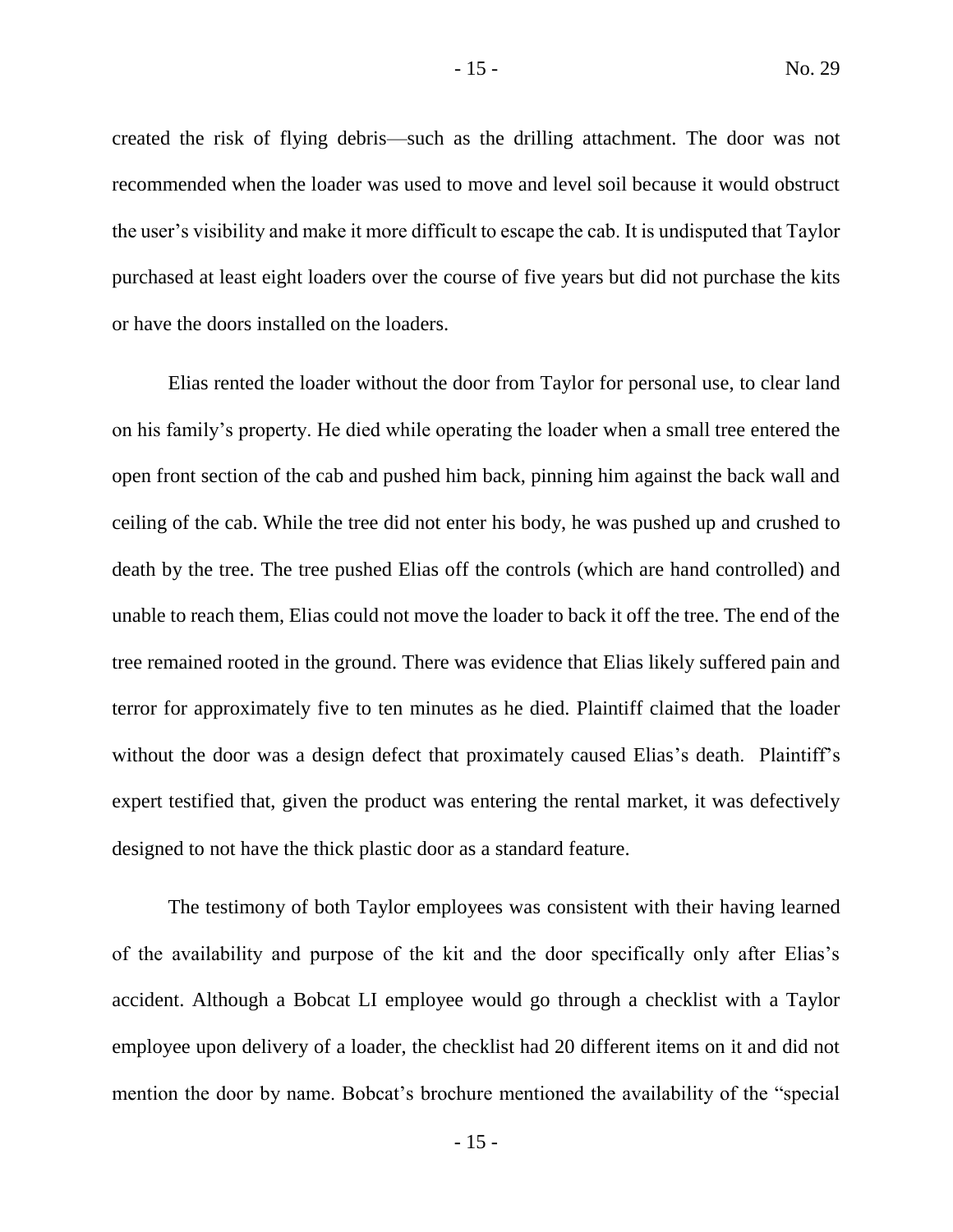applications kit," which apparently included the door, but did not contain specific language about the door or its purpose.

Supreme Court denied the Bobcat defendants' request for a jury charge on the Scarangella exception and charged the jury on whether the product was defectively designed for use in the rental market. The jury returned a verdict in favor of plaintiff, and, as relevant here, apportioned each Bobcat defendant twenty-five percent liability on a defective design theory. Supreme Court denied defendants' pre- and post-verdict motions seeking to avoid liability, concluding that Scarangella was "not applicable" because Taylor was not the ultimate user. The Appellate Division affirmed, holding the Scarangella exception inapplicable because the manufacturer sold to a rental company knowing that the company would rent to persons over whom it had no control and who might lack expertise in operating the equipment (150 AD3d 147 [2017]).

# B. A Manufacturer Remains Strictly Liable for Design Defects When It Enters the Product Rental Market

The majority adopts the view, advocated here, that the exception recognized in Scarangella applies to absolve the manufacturer of strict liability for a design defect when it sells its product to a rental company that has knowledge about the product and the manufacturer's optional safety device (majority op at 2, 12). The majority's analysis mischaracterizes the relevant question as "whether the exception is categorically unavailable when the allegedly defective product came into the injured end user's hands through the rental market, rather than by a purchase transaction" (majority op at 2, 10). The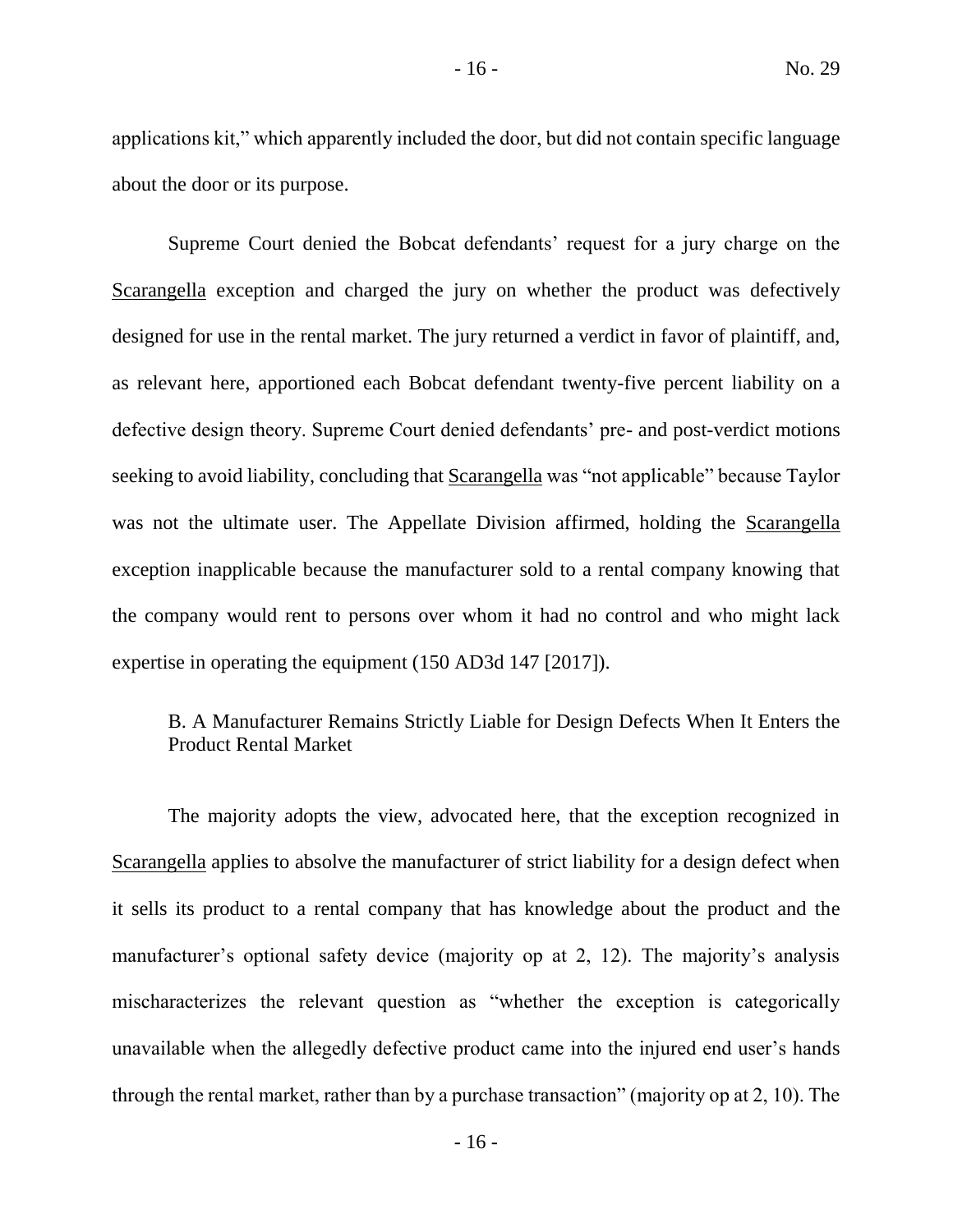question is not whether the end user rented or purchased the product, but whether the end user has the type of knowledge necessary to make the risk-benefit analysis that traditionally falls to the manufacturer. The majority's rejection of a "'rental market' exclusion from Scarangella (majority op at 2) is an answer in search of a problem. It is already the case that a rental company is subject to claims for liability for its role in the distribution chain of an allegedly defectively designed product (Restatement [Third] of Torts: Prods Liab § 20 [b] ["Commercial nonsale product distributors include, but are not limited to, lessors, bailors, and those who provide products to others as a means of promoting either the use of consumption of such products or other commercial activity"]). The real issue is whether the manufacturer may escape strict liability by choosing to distribute its product through a third-party rental company. Our cases, including Scarangella, do not mandate absolution where the information available to the buyer fails to place the buyer in the position of "a highly knowledgeable consumer" (Scarangella, 93 NY2d at 661).<sup>10</sup>

 $10$  The majority's contention that holding a manufacturer strictly liable for design defects when the manufacturer sells to a rental agency is "unworkable" (majority op at 15) reflects a misunderstanding of the plaintiff's theory and the facts in the appeal before us, as well as basic products liability doctrine. The majority claims that because the loader had 150 attachments that served different purposes "every safety device available for every attachment would need to accompany every loader entering the rental market" (id.). There was no testimony at trial suggesting any other potential safety devices – rather a single safety device (the door) that was already recommended by Bobcat for multiple iterations of the product. Additionally, pointing out the complexity of the product and the many considerations involved in analyzing the risk-utility tradeoff for each of 150 uses only further suggests that the manufacturer of such a specialized product is typically in a far better position to conduct such an analysis.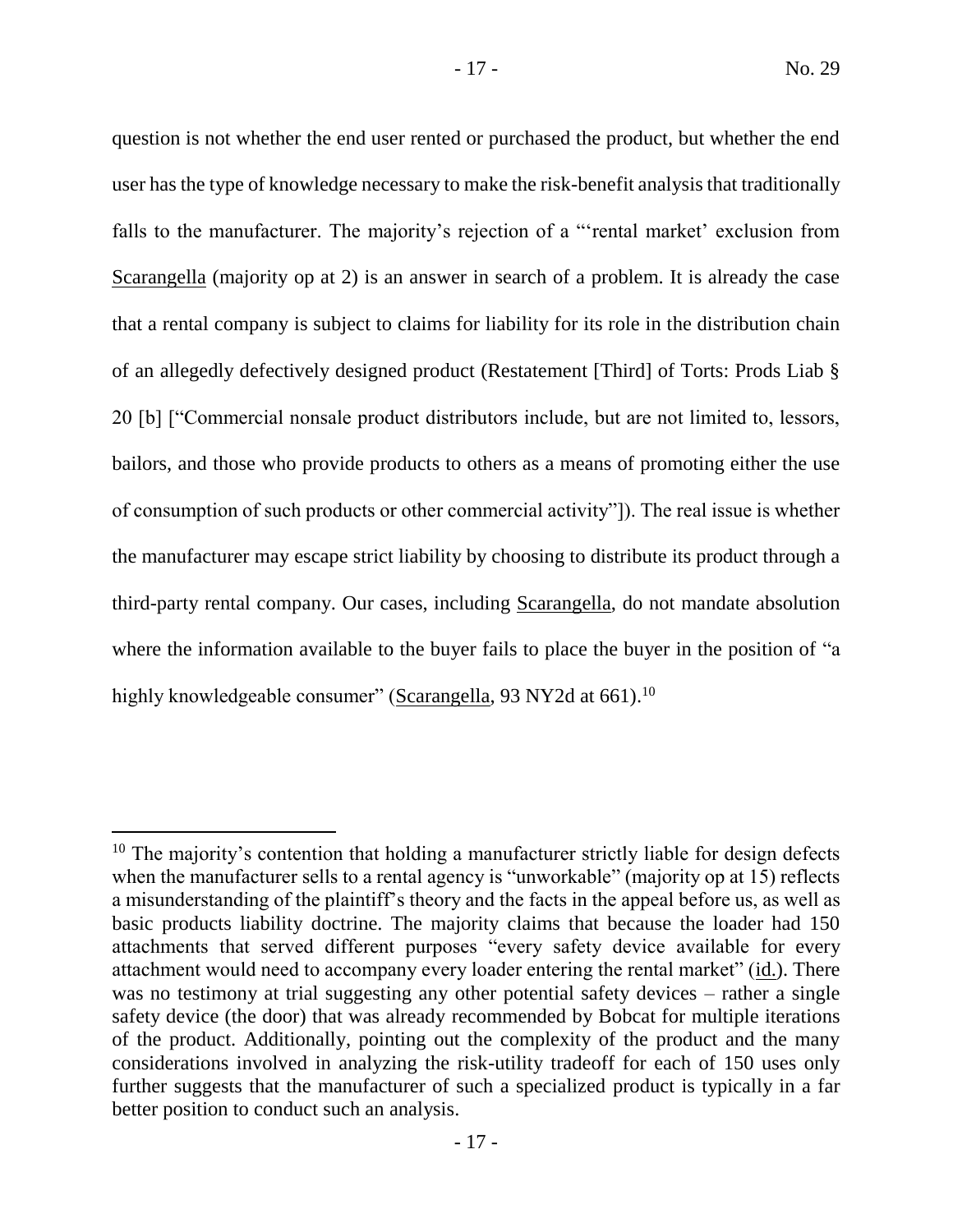The facts of Scarangella illustrate the point. The third-party defendant in that case was a bus company that declined an optional back-up alarm for its fleet of buses. The company had decades of information and experience about how school buses function, the conditions under which the buses would be used without the optional back-up alarm device, and knowledge about the risks to its bus driver employees if it did not use the back-up alarm (id.) Although the defendant manufacturer did not sell to the end user (i.e., the bus drivers), it sold to their employer—the party that instructed the drivers and wielded control over the environment in which the product was used. Indeed, because of the bus company's unique experience, it had access to information about the product and the safety device and the environment in which the buses would be moved. As a consequence of this base knowledge, the company was able to weigh the risks of forgoing use of the back-up alarm.

The justifying premise of Scarangella— that "the buyer, not the manufacturer, is in the superior position to make the risk-utility assessment, [such that] a well-considered decision by the buyer to dispense with the optional safety equipment will excuse the manufacturer"—has no application where the manufacturer relies on the rental company's knowledge alone. The rental company is not the end user and, unlike the bus company in Scarangella, the rental company has no control over the environment in which the product will be used.

It is the renter and not the rental company that is "in the best position to make the cost-benefit analysis and act upon it" (Guido Calabresi & Jon T. Hirschoff, Toward a Test for Strict Liability, 81 Yale L J 1055, 1063 [1972]). Indeed, because the rental company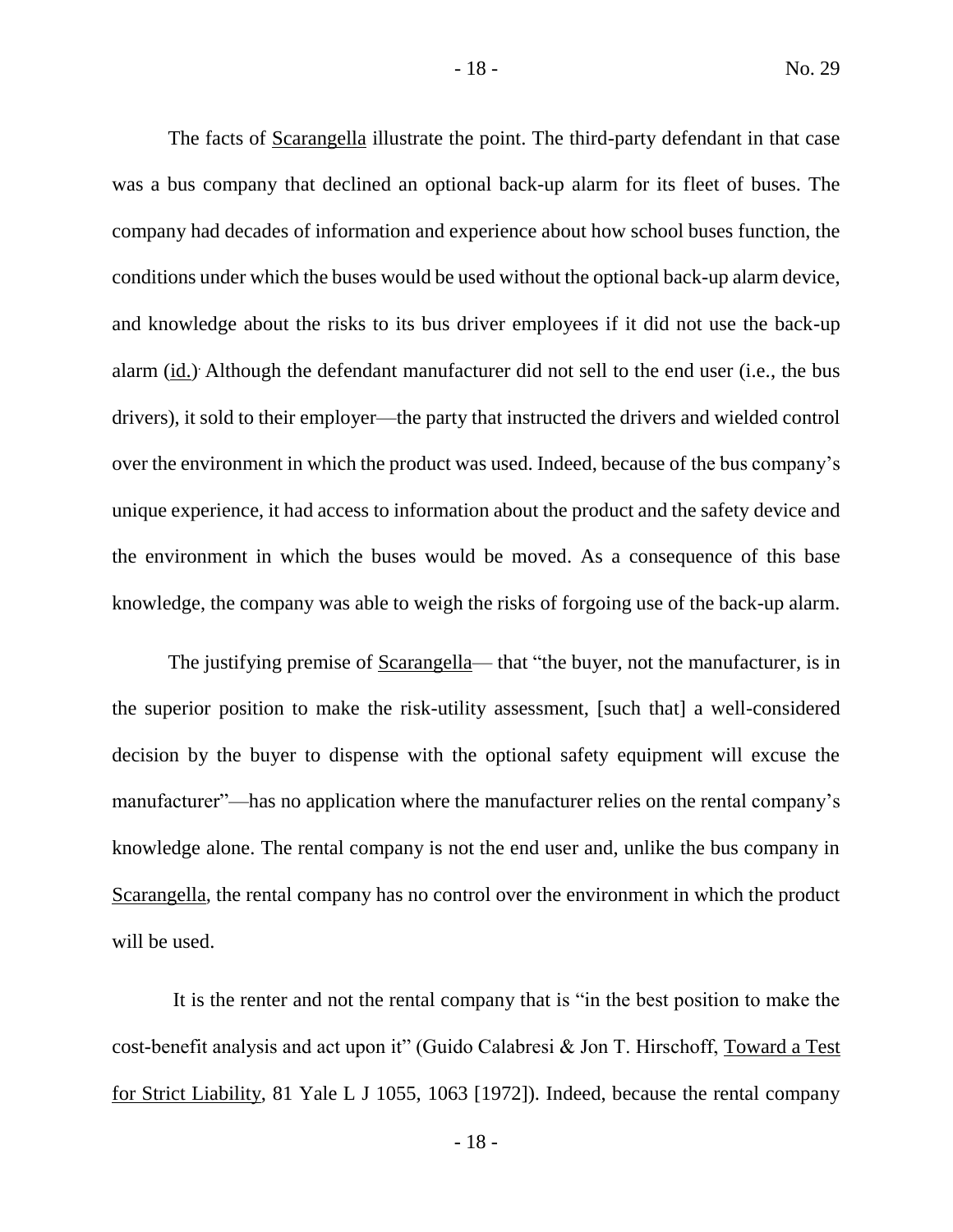has no control over how the product will actually be used, the only way a rental company can assure that it does not run afoul of the majority's interpretation of Scarangella is to purchase all the optional safety equipment, or not rent the machinery at all. The former essentially makes the optional device standard for rental purposes; the latter removes from the market a multipurpose product with various beneficial uses that in certain circumstances is not unreasonably dangerous without the safety device. Neither outcome furthers the public policy goals of risk control, allocative efficiency,  $11$  and consumer autonomy that justify our state's products liability rules.

The majority contends that whether the purchaser "exercises control over the product's use in its capacity as an employer or otherwise is a consideration that is relevant to a determination of the buyer's relative 'position' to engage in the proper balancing inquiry—but it is not dispositive" (majority op at 12). The majority argues that the facts of Scarangella demonstrated that the employer was not able to sufficiently control the workplace to ensure the product's safe use. However, the question is not whether the buyer succeeded in making the environment accident-proof. The question is whether at the time of purchase the buyer was in a better position than the manufacturer to properly balance the product's utility and risks without the optional safety device. Scarangella recognized that a manufacturer was not liable in those rare cases where the purchaser was sufficiently

 $<sup>11</sup>$  Allocative efficiency is an economics theory of tort law which focuses on the optimal</sup> distribution of goods and services, taking into account consumer preferences. When the output of production is as close as possible to the marginal cost the market has achieved allocative efficiency.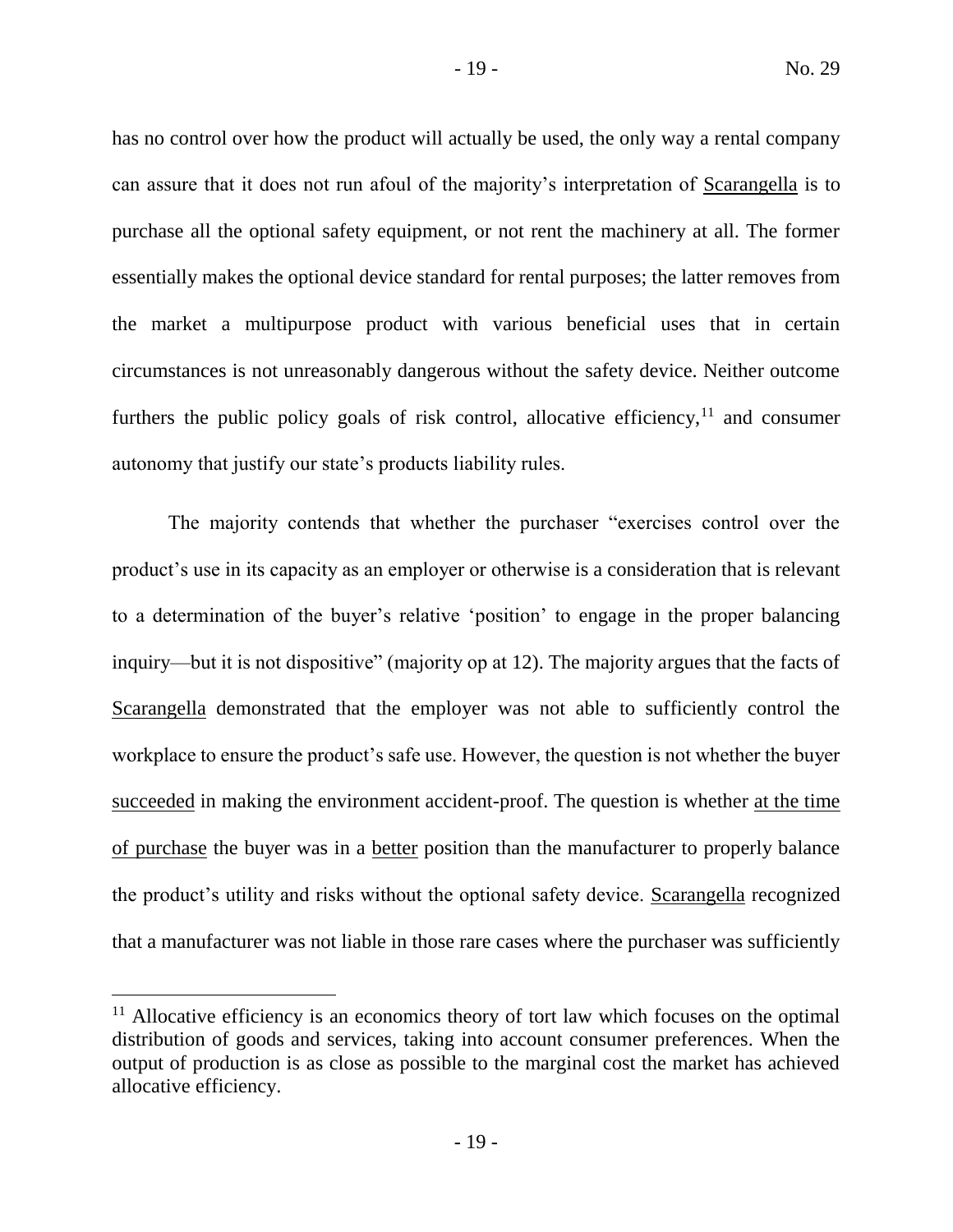knowledgeable and motivated to make that determination. Central to the analysis was our Court's recognition that the persons at risk from the decision not to purchase the optional safety device were the buyer and "almost exclusively" those within the buyer's employ who were specifically instructed and required to use the product in a certain manner as part of their employment (Scarangella, 93 NY2d at 662). The scenario presented here is akin to a leasing arrangement, which generally does not absolve a manufacturer of strict liability for a design defect merely by selling the product to a lessor. Rather, both may be liable, and a commercial lessor of a particular product can be strictly liable, just like the manufacturer (see Michael Weinberger, New York Products Liability, 2d § 5:7 [Thomson Reuter 2019]; Assam v Deer Park Spring Water, Inc., 163 FRD 400, 405 [EDNY 1995] [applying New York law]; Winckel v Atlantic Rentals & Sales, Inc., 159 AD2d 124 [2d Dept 1990]; Buley v Beacon Tex-Print Ltd., 118 AD2d 630, 631 [2d Dept 1986]; Natasi v Hochman, 58 AD2d 564 [1st Dept 1977]). New York and "[m]ost jurisdictions that have adopted the doctrine of strict liability in products liability have also, when faced with the question, applied the doctrine to commercial lessors or bailors or products, or to lease transactions which are commercial in nature and are not isolated cases" (Am L Prod Liab 3d § 36:19; see also Restatement [Third] of Torts: Prods Liab § 1, Comment b ["The rule stated in this Section applies not only to sales transactions but also to other forms of commercial product distribution that are the functional equivalent of product sales"]; Restatement [Third] of Torts: Prods Liab § 20[b] ["Commercial nonsale product distributors include, but are not limited to, lessors, bailors, and those who provide products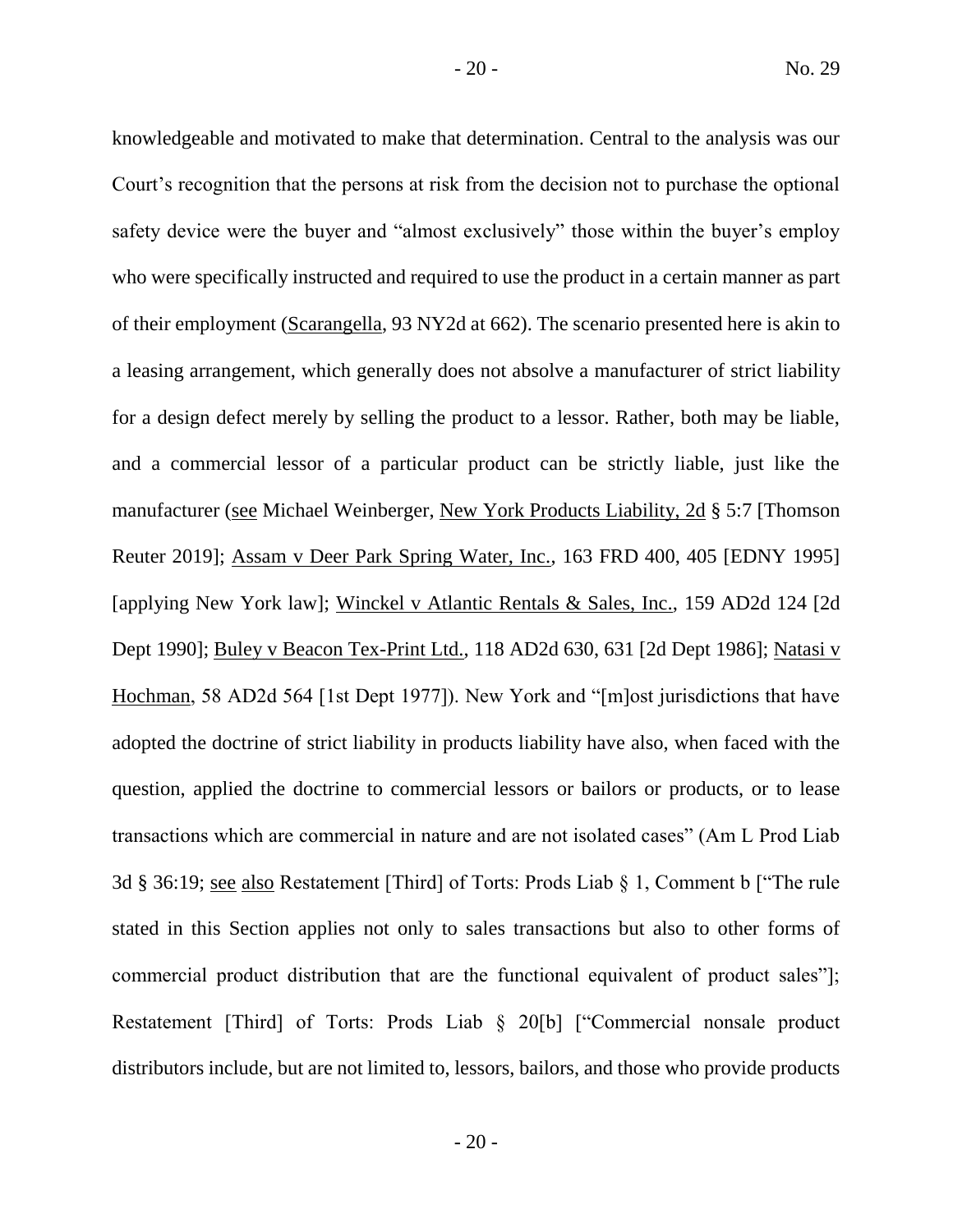as a means of promoting either the use or consumption of such products or some other commercial activity"]).<sup>12</sup>

## III.

## Additional Policy Concerns

Several policy concerns further inform and confirm this analysis, as viewed through the lens of our approach to strict liability for defectively designed products (illustrated by the Voss line of cases) and this Court's cabining of manufacturer liability in optional safety equipment cases in accordance with the principles set forth in Scarangella. These policy matters provide useful insight for the future development of New York's strict liability law now that the majority has sanctioned the reallocation of the burdens of risks and uncertainty from manufacturer to nonuser purchaser.

First, the question of who is best positioned to control risk is made more difficult when the product has multiple uses, some of which are not intended to be used with the optional safety device. In these cases, the purchaser knows what function the product will be performing and dictates a particular use. As such, the argument goes, as between the manufacturer and the purchaser, the purchaser is in a better position to control the risks. To be contrasted are single-purpose products, in which case the manufacturer knows how the

<sup>&</sup>lt;sup>12</sup> The majority's assertion (majority op at 11) that no other court has reached the conclusion that Scarangella has no application where the product is sold to a rental company is of no moment, and a transparent attempt to bolster its flawed analysis. The fact is no published opinion other than the Appellate Division decision here has addressed the issue and the majority can point to none.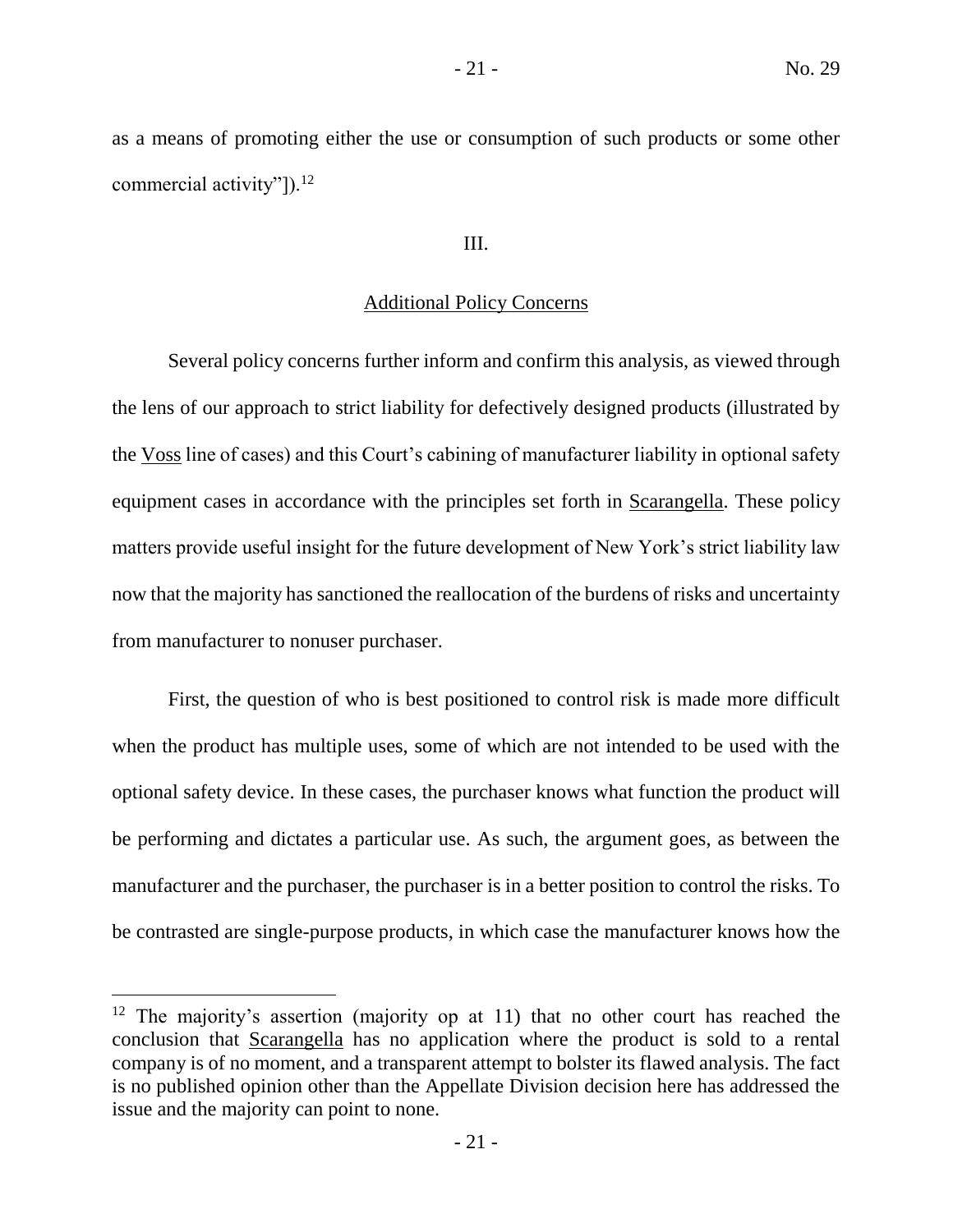product is intended to be used and the risks that arise from that specific use. The manufacturer is therefore the party in the best position to know the product's dangers and avoid or account for accident costs. Application of Scarangella to a rental company, however, only further confuses the analysis as the company is neither the user nor the party that may dictate the renter's actual use.

Second, and relatedly, the Scarangella approach depends on the purchaser having the capacity to process and make informed decisions based on information about the safety device, the purchaser's particularized knowledge about the use environment and the purchaser's assessment of the risks of use without the safety device and the purchaser's ability to avoid that risk (93 NY2d at 661). Tests that depend on purchaser knowledge have been criticized as failing to contend with the unsophisticated customer (see Henderson & Twerski, 45 Ariz St LJ 1399). Applying these same concerns to the rental market, where the customer base includes occasional or one-time renters with a limited foundational knowledge about the product and its uses, it is unrealistic to assume the renter, by mere fact of having access to certain information, will adequately process the rental company's explanation of the purpose of the optional safety device, and then engage in a multifactor risk-utility assessment. We need only consider the weekend do-it-yourself gardener or home-owner who rents a machine at the local store and after a five-minute explanation on how to use it, is assumed to have the same understanding and skills to deploy the machine as skilled contractors and those who regularly work with machinery. How is that inexperienced person going to make an analysis that has traditionally been placed on the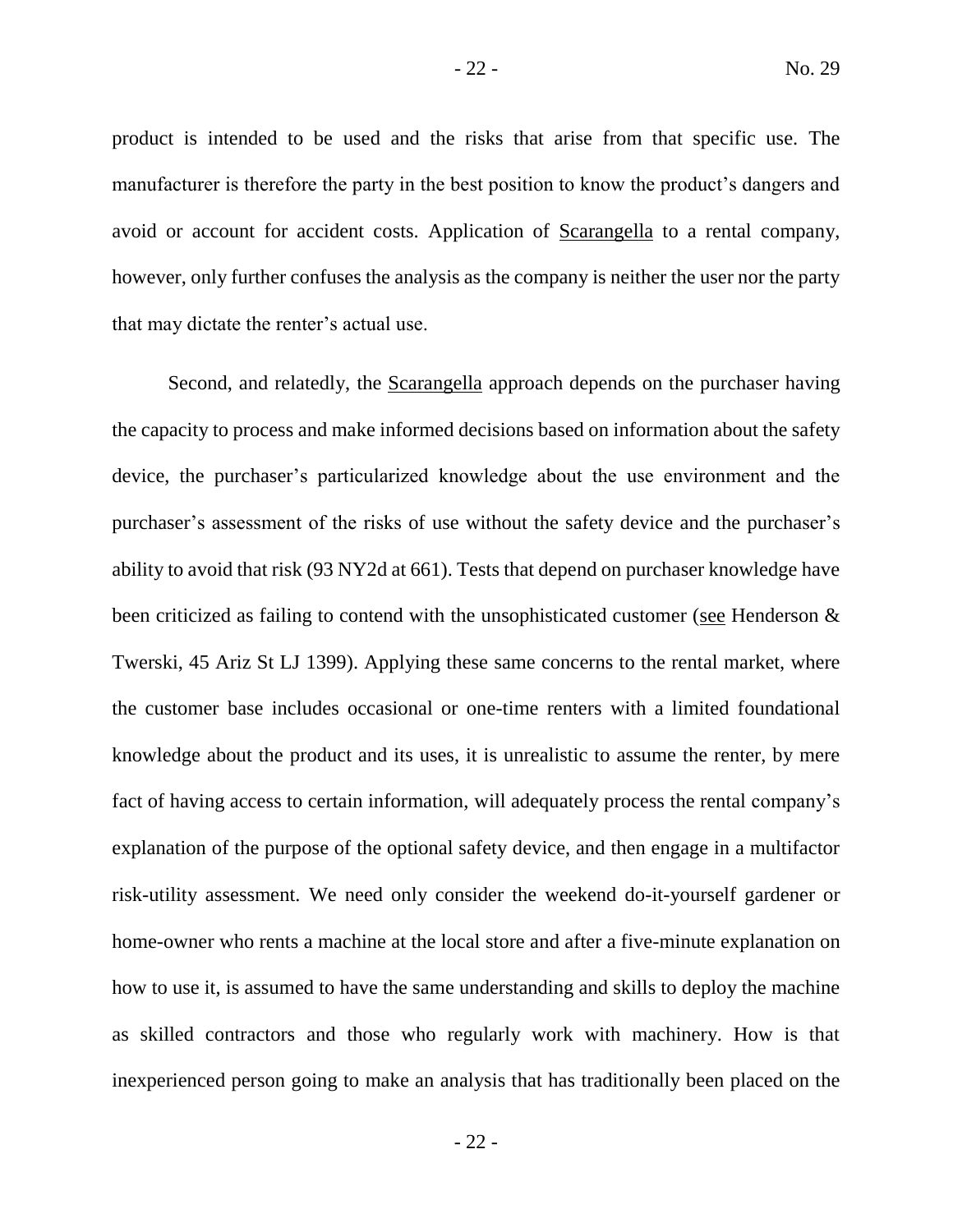manufacturer? How are they to consider whether they can avoid the risk? (Biss v Tenneco, 64 AD2d 204, 207 [4th Dept 1978] [manufacturer not liable because purchaser was "the party in the best position to exercise an intelligent judgment to make the trade-off between cost and function, and it is (the purchaser) who should bear the responsibility if the decision on optional safety equipment presents an unreasonable risk to users"]). This may appear simple enough when the user is assessing a common product, with a low risk of injury, but construction machinery is a far cry from a blender.

Third, treating the rental company as the buyer for **Scarangella** purposes still requires that the manufacturer provide information about the product and the optional safety equipment, but only to the rental company. This is not good public policy. Rather than abandon the manufacturer strict liability rule, we should retain the liability framework that holds liable every party in the distribution chain. Under that framework, the manufacturer is free to impose a contractual obligation on the rental company to include provision of the type of information necessary for a renter to make an adequate risk-utility analysis. Indeed, in the leasehold context, New York courts have noted that the lease and the user's guide provided by the lessor could include just such information (Cordani v Thompson & Johnson Equip. Co., 16 AD3d 1002, 1003–1007 [3d Dept 2005]; Patane v Thompson & Johnson Equip. Co., 233 AD2d 905 [4th Dept 1996]).

Fourth, the majority's approach ignores the fact that the manufacturer chose to enter a market whereby it makes what amounts to an indirect sale. Indeed, the majority's decision to permit the manufacturer to delegate to the rental company the manufacturer's

- 23 -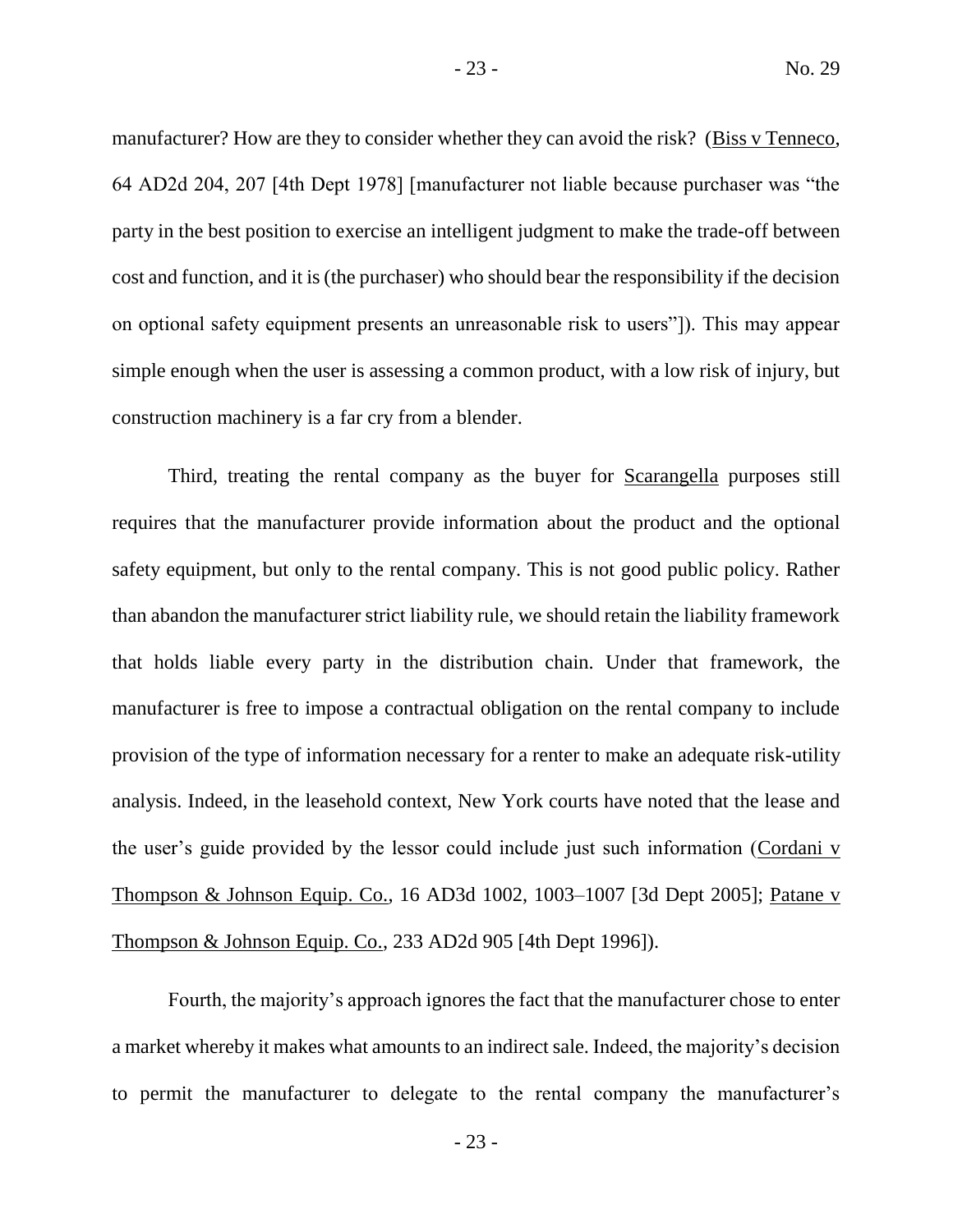responsibility to the ultimate user advances no public policy. If the manufacturer injects itself into this market but has no reasonable basis to know whether the end user is "a knowledgeable consumer"—meaning the manufacturer has no way to be reasonably certain that the renter is thoroughly knowledgeable about the product and the safety device, and capable of balancing the benefits and risks of not using the safety device for the user's intended purpose—the manufacturer should not be relieved of its nondelegable responsibility to provide the consumer with a safe product. This undermines an intended goal of products liability: to reduce injury and all the economic harms that flow from them by incentivizing manufacturers to design and produce products reasonably safe for their intended use (Restatement [Third] of Torts: Prods Liab). The facts of this appeal are worthy of note on this point. Bobcat knew that Taylor never purchased the optional safety device even though the rental customer base was not exclusively experienced renters of construction and landscaping machinery of the type at issue here. Yet, Bobcat regularly introduced its products into this rental market for years and profited from that business model. Under these circumstances it retained the duty to provide a product that was not defective for the needs of that market.

Maintaining the responsibility and strict liability with the manufacturer keeps the focus on safety in the hands of the party best positioned to make design and production choices. Further, and as explained above, nothing prevents a manufacturer from entering a contract agreement with the rental company to ensure that use of its product is adequately explained to the end user so as to avoid injury through unsafe uses.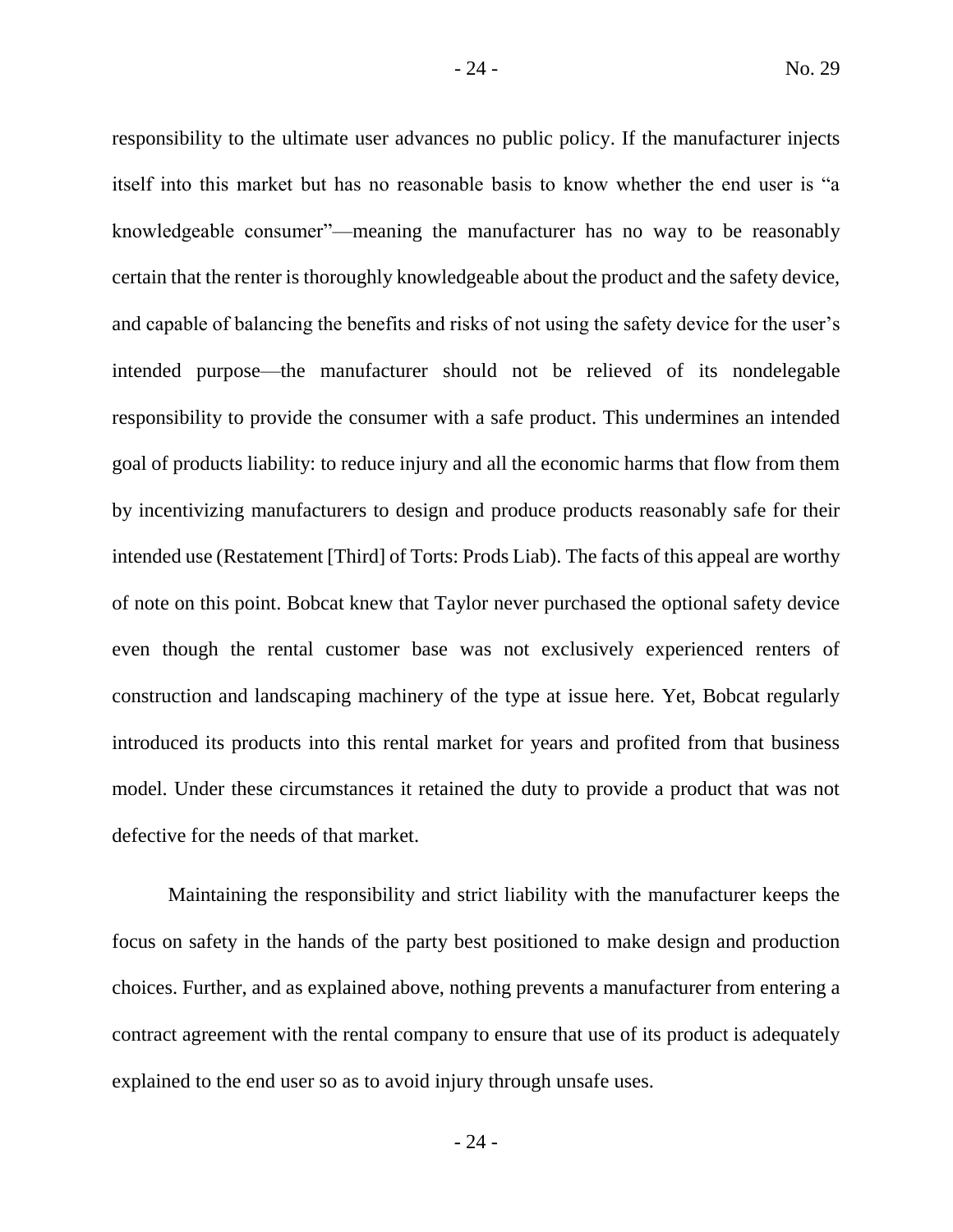### IV.

# Manufacturer Bobcat's Strict Liability Was Properly Submitted to the Jury

For the reasons I have discussed, the underlying premise of Scarangella does not apply to a rental company like Taylor as it lacks control over the product use and the use environment. Therefore, the narrow exception to a manufacturer's strict liability does not bar a plaintiff's design defect claim based solely on the rental company's knowledge about the product and the optional safety device. Here, Supreme Court did not err in denying defendants' CPLR 4404 motion to set aside the verdict on the ground that plaintiff failed to establish a prima facie case of design defect because no evidence established that Elias had superior knowledge to that of defendant Bobcat manufacturer that permitted him to conduct an adequate risk-utility analysis.<sup>13</sup>

Nor is a new trial required based on the court's failure to charge the jury on the Scarangella factors. The majority is incorrect that the charge—a modified version of the strict products liability Pattern Jury Instruction 2:120—was erroneous because it referred to the rental market (majority op at 2, 8, 14-15) and wrongly suggests that the applicability of Scarangella and the rental market charge were related (majority op at 15). A court is not required to follow the Pattern Jury Instructions and should instruct the jury on "what the

<sup>&</sup>lt;sup>13</sup> Under the majority's interpretation of <u>Scarangella</u>—meaning the exception applies to a rental market, and that the factors set forth in that case apply to the buyer rental company, not the renter—the Bobcat defendants failed to establish both that Taylor had superior knowledge of the product and that it was actually aware of the safety device (the first Scarangella factor). Thus, the question of defendants' liability was for the jury to decide in accordance with established manufacturer strict liability design defect doctrine.